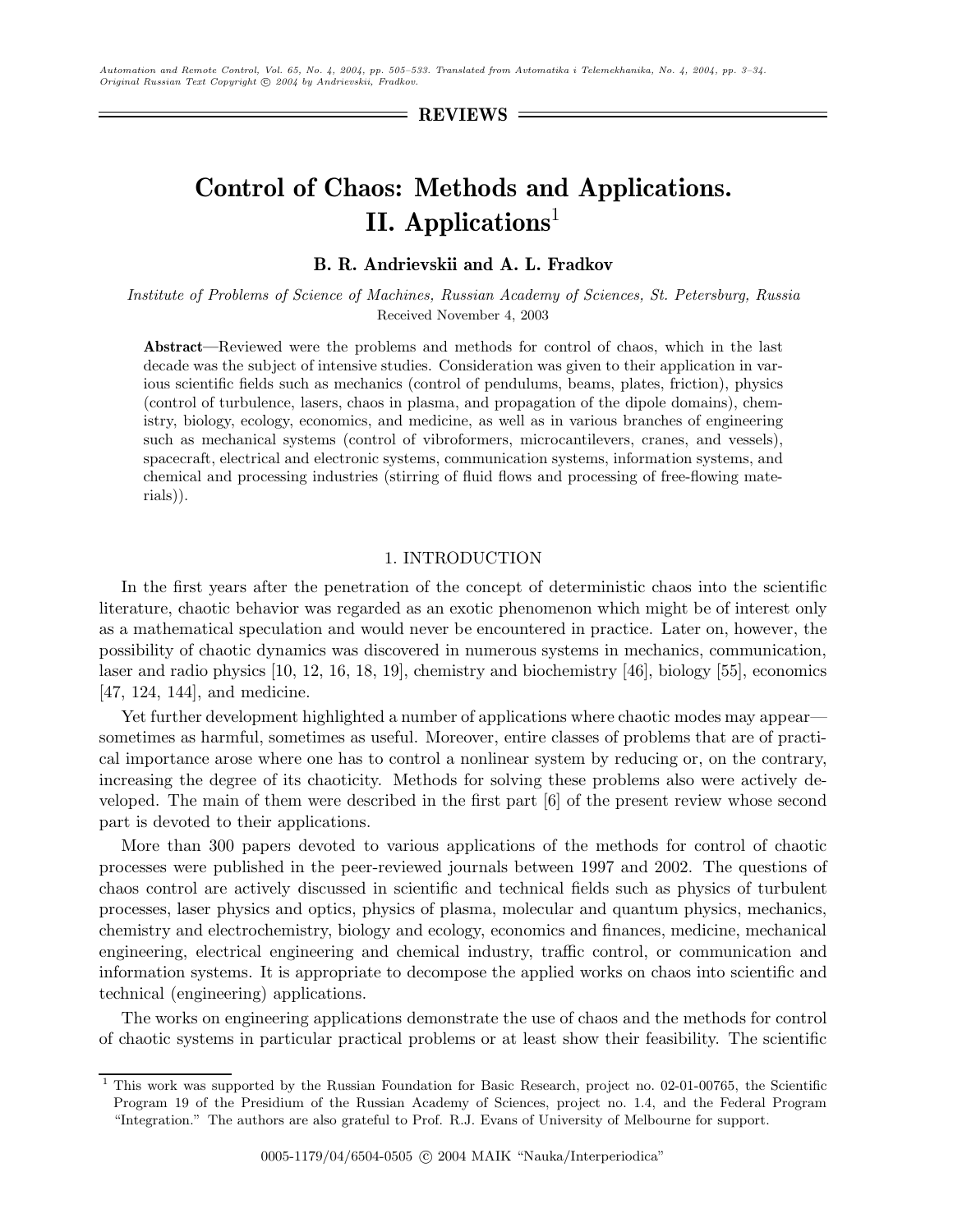applications (in physics, chemistry, or biology), on the contrary, are vectored to the control theory and methods for discovering new properties and regularities in behavior of physical (chemical, biological) systems, rather than to particular applications. They often make use of simplistic model descriptions of the systems under study. At the same time, the smallness requirement or other constraints on the class of admissible control actions play an important role. Introduction of these (explicit or implicit) constraints is aimed at elucidating the internal properties inherent in the system itself and not forced on it by a strong control action. The scientific and technical applications are discussed below, respectively, in Sections 2 and 3. The miscellaneous applications are discussed in Section 4.

# 2. SCIENTIFIC APPLICATIONS

# 2.1. Mechanics

Control of pendulums, beams, and plates. The pendulum represents the simplest class of mechanical systems featuring complex dynamics. The pendulum systems can manifest essentially "nonlinear" behavior such as multistability, bifurcations, or chaos. Simplicity and obviousness of physical experiments make the pendulum attractive both for research and tutorial purposes [33, 98, 118, 169].

Motion of the simple pendulum with friction, as well as of many other models of nonlinear oscillators with one degree of freedom, is known to be able to become chaotic if excited by a harmonic force of a sufficient amplitude. Some works examined the problem posed by S.W. Shaw in 1989: "How much does increase the amplitude of a periodic exciting force for which chaos is not yet observed, provided that the form of the exciting force can be varied?" An inverse pendulum provided with stops and excited by horizontal oscillations of the suspension axis was studied in [118]. The optimal profile of the exciting force guaranteeing (by the Mel'nikov criterion) the absence of chaos for the greatest amplitude was determined analytically, and the greatest amplitude was shown to exceed the corresponding amplitude of for harmonic excitation by the factor of two. Introduction of a feedback results in further extension of the zone of nonchaotic modes [120]. Similar results were obtained for the Duffing and Helmholtz oscillators [119].

H.K. Chen [50] investigated the dynamics of the two-gimbal gyroscope with nonlinear (cubic) damping under external harmonic action caused by vertical vibration of the base. The following model of the gyroscope nutation motion was used:

$$
I_1\ddot{\theta} + \frac{\beta^2(1-\cos\theta)^2}{I_1\sin\theta^3} + M_d(\dot{\theta}) - F_g l\sin\theta = F_g \bar{l}\sin\omega t \sin\theta,\tag{1}
$$

where  $\theta$  is the nutation angle;  $M_d(\dot{\theta}) = D_1 \dot{\theta} + D_2 \dot{\theta}^3$  is the torque of dissipative forces;  $D_1$  and  $D_2$  are parameters;  $F_q$  is gravity; l is the distance from the base to the gyroscope center of mass;  $\bar{l}$  and  $\omega$ are, respectively, the amplitude and frequency of external action; the parameter  $\beta = I_3 \Omega$ ;  $I_1$  and  $I_3$ are the gyroscope polar and equatorial moments of inertia; and  $\Omega$  is the rotor velocity relative to the main axis. Sufficient equilibrium stability conditions were obtained using the Lyapunov method, and thorough numerical studies were carried out. The passage to chaotic nutations with increase of base vibration amplitude was shown by means of the bifurcation diagrams. Further, consideration was given to the problem of control, transformation of chaotic system motion into periodic. With that end in view, the potentialities of the open-loop control (action of a constant or periodic torque), time-delayed feedback control (Pyragas algorithm) [6, Section 4.5]), and adaptive control were examined. In the last case, it was assumed that the parameter  $\beta$  in (1) is adjusted (modified) by the integral of the mismatch between the current and desirable values of the nutation angle and its derivative. Modeling demonstrated feasibility of chaos suppression by the above methods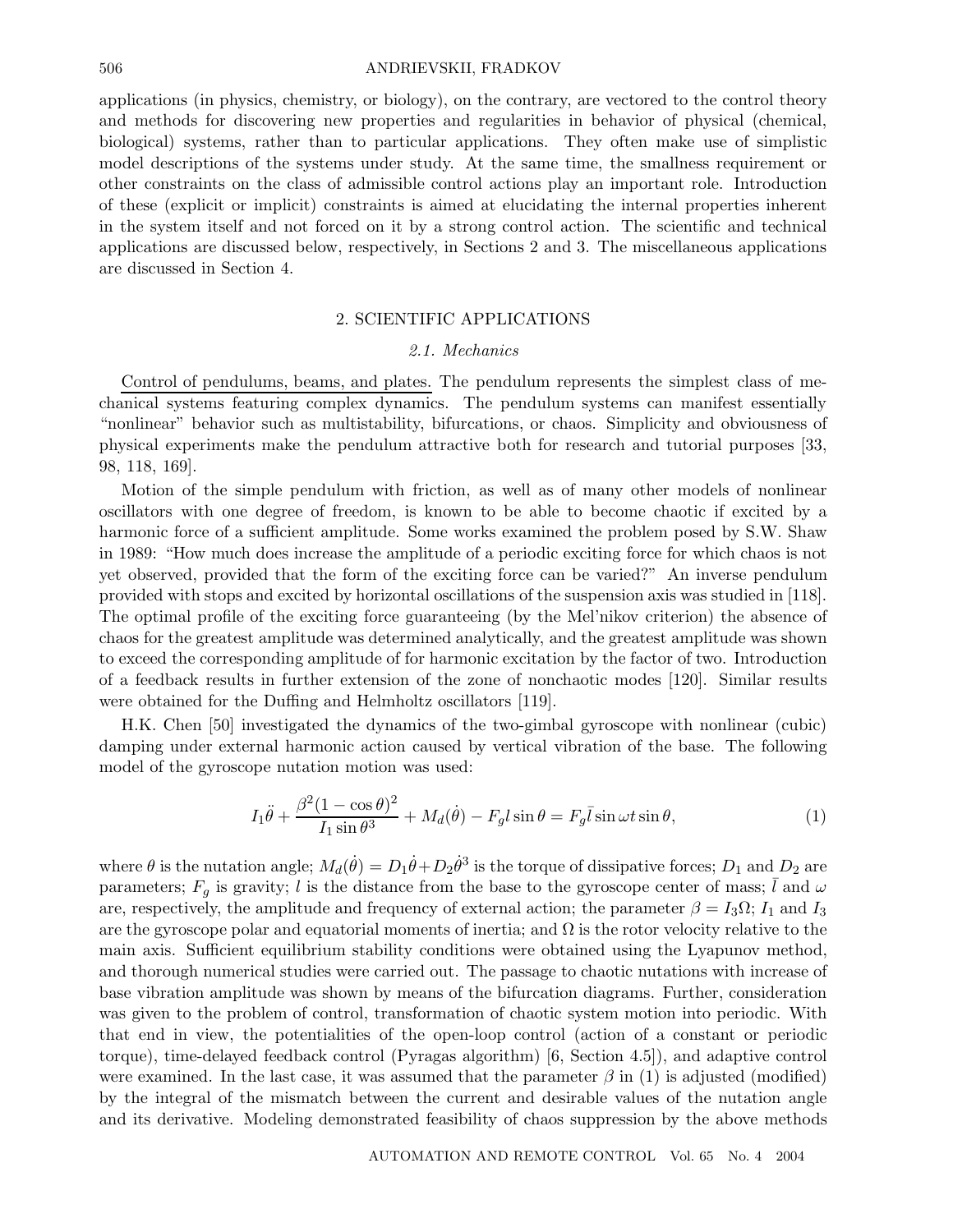kind.

of control. Chen [50] also considered the problem of synchronization of the chaotic systems of this

Conditions for excitation and suppression of chaos by an external action were studied also for the models of mechanical systems such as bars and beams [43, 86], plates [49], impact systems [119, 173], chains of oscillators connected in series by elastic links [41]. It was proposed [172, 173] to accelerate the transients by intentional excitation of the chaotic modes in control systems. As was shown by the examples of bouncing ball and double pendulum, chaotization of motion of the nonlinear system enables one to reduce the time of controlled passage to the given periodic trajectory.

Control of friction. "Sliding" (low velocity) motion of the mechanical system may be of stick-slip (in particular, chaotic) nature caused by interaction of the static and kinematic frictional forces. From the practical point of view, it is advisable to control the system so as to give rise to smooth motion instead of chaotic. This control is important for the micromechanical devices such as the computer CD drives where stick-slip motions can arise upon start and stop. It is also important for the powerful drives of the artillery mounts and the telescopes. Friction forces are usually controlled chemically by means of liquid lubricants. Another approach [65, 155] relies on mechanical control pursuing a twofold purpose of (1) providing smooth motion at low velocities and (2) reducing frictional forces. A model of a system which has, in addition to the macroscopic degree of freedom, that is, position of the sliding body, an internal degree of freedom describing the lubricant state was used in  $[155]$ . On the basis of linearization of the Poincaré map and the modal control method, a control algorithm was proposed subject to the assumption that the entire four-dimensional system state vector is measurable and the control action is a normal force. The need for restoring system dynamics and, in particular, dynamics of the internal degrees of freedom in the area of the frictional contact, is a disadvantage of the approach of [155].

Two algorithms for stabilization of unstable continuously sliding states of an oscillator with dry friction were proposed in [65]. They rely on the macroscopic equations of system motion and the time-delayed feedback (method of Pyragas). Elastic deformation is used as the measured variable, and either the velocity of sliding or the normal force is used as the control action. Both methods were shown to be able of driving motion from stick-slip to continuous, and the velocity control was shown to be more precise than the load control. The reader is referred to [131] for an experimental corroboration of the possibility of suppressing or creating a chaotic mode when controlling the normal force by the algorithm of episodic (pulse) proportional feedback (the OPFalgorithm [6, Section 4.4]).

# 2.2. Physics

Control of turbulence. Description and control of turbulence already over an entire century remains one of the main physical problems [75]. The infinite-dimensional description of the turbulent flow as a solution to the Navier–Stokes partial equation is known to be often reducible to the finitedimensional description. If the dimensionality of the flow attractor in the phase space is relatively small, then the turbulent flow may be regarded as chaotic, and the methods of chaos control can be applied to it. The Taylor–Couette liquid flow between two rotating concentric cylinders exemplifies such flows.

Experimental control of dynamics of the chaotic structures arising in the Taylor vortex flow with globoid (hourglass) geometry is described in [174]. This flow is a variant of the Taylor–Couette system. In the experiment, the internal cylinder was rotated by a computer-controlled stepper. Use was made of a water-glycerol mix with 1.5 volume percent of the Kalliroscope suspension added for visualization. An increase in the rotation velocity leads to a greater Reynolds number  $R = 2\pi f a d/\nu$ , where f is the rotation frequency, a is the globoid radius at the central part, d is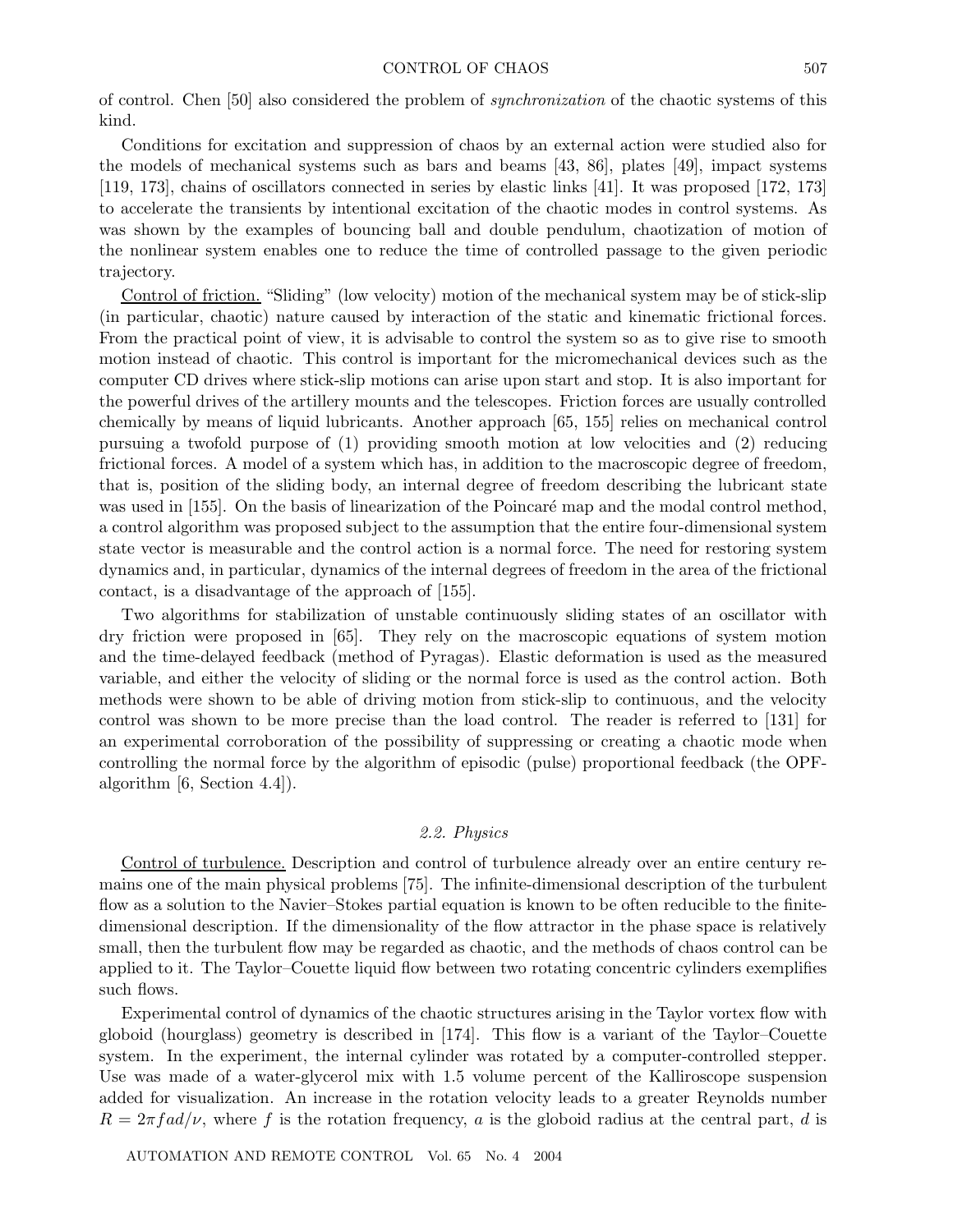the gap at the center, and  $\nu$  is the kinematic viscosity. For  $R>R_{ps}$ , where  $R_{ps}$  is the critical Reynolds number for which phase slip occurs, pairs of vortices arise: first, periodic, then chaotic. The intervals  $I_n$  between phase slips were measured by a TV camera. Control was exercised by varying the reduced Reynolds number  $\varepsilon = (R/R_{ps}) - 1 = (f/f_{ps}) - 1$  by means of the algorithm

$$
\delta \varepsilon_{n+1} = K(I_n - I_F) + R \delta \varepsilon_n, \tag{2}
$$

where  $\delta \varepsilon_n = \varepsilon_n - \overline{\varepsilon}$  and  $\overline{\varepsilon}$  corresponds to the periodic unstable motion with the interval  $I_F$  between the phase bands. The control signal was applied only if the condition  $|\delta \varepsilon_{n+1}| < 0.01$  was satisfied, which corresponds to the generalized OPF-algorithm (or a special case of the recurrent algorithm described in [70] and also [6, Section 4.4]). The parameters  $I_F$ , K, and R of the control law were selected experimentally. It was established that it suffices to vary  $\varepsilon$  at most by 2% in order to suppress chaos for  $\overline{\epsilon} = 0.417$  (corresponding to the chaotic process).

Control of lasers. Suppression of the chaotic or so-called multimode behavior of lasers is discussed in one of the first publications on control of chaotic systems [153]. This work presented experimental data on feedback leading which enabled an appreciable (by an order of magnitude) improvement in the radiation power owing to more powerful pumping. Scores of papers on chaos control in lasers and optical devices appeared in journals in 1997–2002. Recent studies were devoted mostly to the methods of open-loop control [6, Section 4.1] and the time-delayed feedback (Pyragas method [6, Section 4.5]). The effect of time-delayed feedback on the dynamics of laser with modulation of losses was studied in [14]. Experimental suppression of the Lorenz-like instability by a timedelayed feedback in ammonium lasers was described in [64]. The methods of control by open loop and time-delayed feedback for the  $CO<sub>2</sub>$ -lasers with modulation of losses and also for the doped Nd fiber laser were compared in [81] which predicted numerically that the stability domain of the lasers of class B would be expanded (shift of the period doubling bifurcation) by exercising control on the basis of models with two degrees of freedom. Analytical facts were corroborated by simulations and experiments.

Control of chaos in plasma. Successful control of chaos in the so-called Pierce diode was described in [23, 74, 148]. The Pierce diode is one of the simplest models for studying plasma stability. Oscillations can occur both in the virtual kinetic cathode and hydrodynamic plasma. The OGY method was used in [148] to stabilize cycles of periods 1 and 2. The signal of time-delayed feedback by measurements of the space charge density at a fixed space point was used in [23] to suppress chaos by modulating the difference of potentials between the input and output diode grids. The results of [23, 148] can be used to drive a device to the mode of stable microwave oscillations.

The findings on the multimode feedback control for the magnetohydrodynamic modes and on using feedback in plasma diagnostics were generalized in [158]. The studies were aimed at developing methods for experimental determination of models of plasma turbulence dynamics for both better understanding of the transfer processes and more reliable design of controllers. A new feedback-based method of experimental structure of nonlinear dynamic models plasma turbulence was described. The results of this work were corroborated experimentally for the Columbia Linear Machine and may be extended to the fusion machines.

Interaction of laser radiation and plasma, which plays an important role in controlled thermonuclear fusion, was studied in [154]. It is noted that on the whole the interaction is very complicated and its mathematical model has not yet been established, but two types of phenomena are known to be observed at it. One lies in occurrence of stable soliton-like structures, and the other, in occurrence of extremely unstable chaotic processes. It is assumed that these phenomena can be studied separately. The authors of [154] examine the means for reducing the chaotic process to periodic oscillations or to a steady state by the two types of control, respectively: open-loop periodic variation of a system parameter or the so-called "proportional pulse control." The paper focuses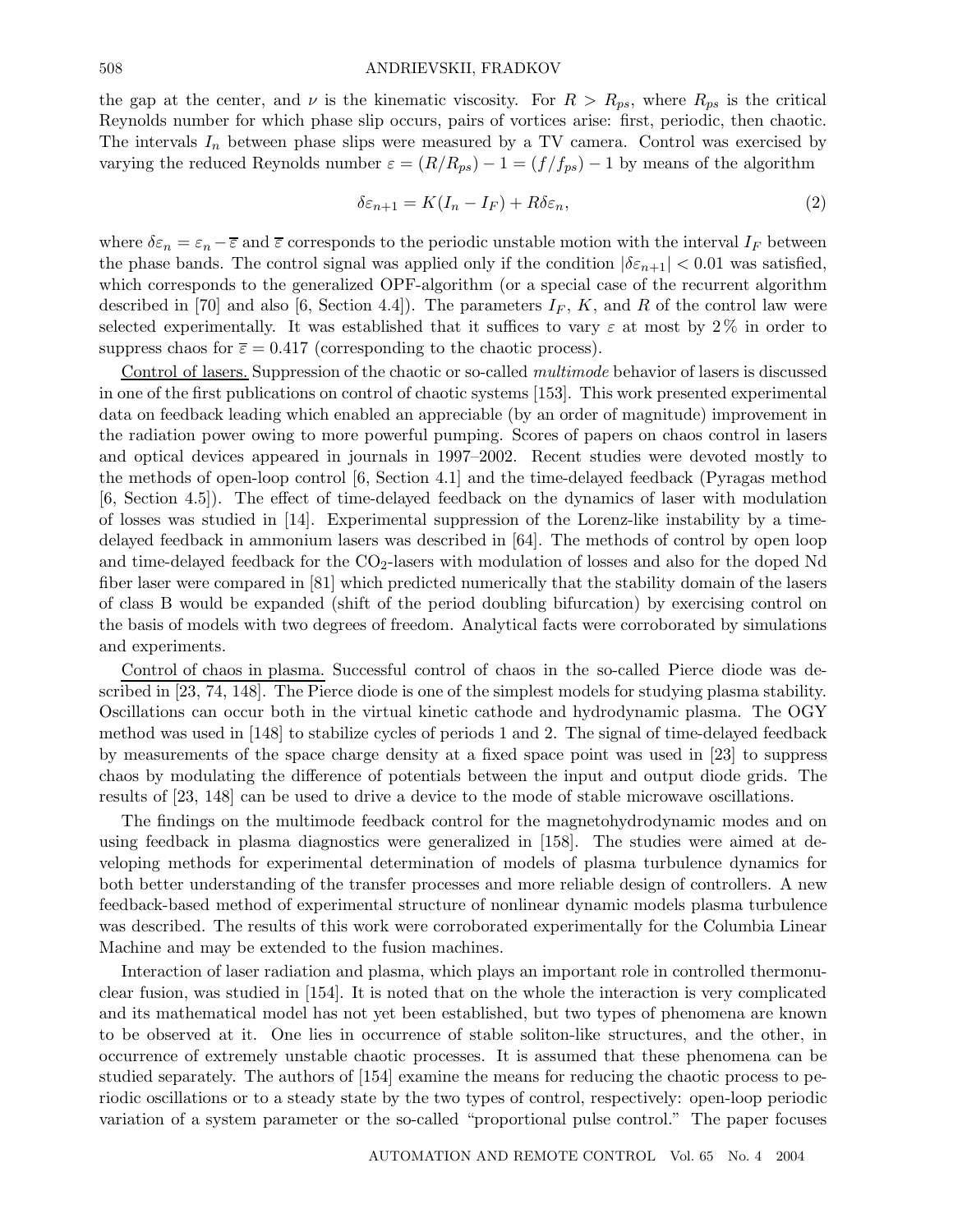on the following model:

$$
\begin{cases}\n\dot{x} = -gx - b_1(x+z)y^2 \\
\dot{y} = -g_0y + b_2(x^2 - z^2)y \\
\dot{z} = -g_0z + b_3(x+z)y^2,\n\end{cases}
$$

where x, y, and z are, respectively, the dimensionless field amplitudes for anti-Stokes, pump, and Stokes modes and  $g, g_0, b_1, b_2$ , and  $b_3$  are the parameters. Differentiation is carried out with respect to the spatial coordinate along the direction of wave propagation. The open-loop control lies in varying the parameter  $g_0$  according to  $g_0(t)=\bar{g}_0 - a \cos \omega_0 t$ . For  $\bar{g}_0 = 1$  and  $a = 0$  (no control), chaotic behavior is observed. The system process can be made periodic by an appropriate choice of the amplitude a and frequency  $\omega_0$  of modulation of the parameter  $g_0$ . Proportional pulse control lies in discontinuous variation of the state variables at certain time instants.

The results of experimental studies of the chaotic processes in  $n$ -conductivity germanium oscillistors can be found in [92]. Behavior of Kadomtsev–Nedopasov instability in electron-hole plasma at temperatures 77◦ and 300◦ K under the action of external electrical and magnetic fields was studied. Pictures of the space-time profile of chaotic processes were obtained from the measurements at various points of the specimens. Bifurcation diagrams showing the boundaries of domains with double period, quasiperiodicity, chaoticity, and intermittence were obtained. Several attractors having each its own dimension and energy response were shown to be feasible simultaneously in the specimens for certain conditions. Study of semiconductor plasma subjected to an external harmonic action was continued in [27] which presented some experimental dependences such as fractal,  $d_f$ , and Kaplan–Yorke,  $d_{K-Y}$ , dimensions vs. electric field intensity. This work also considered synchronization-induced input amplification in a certain amplitude-frequency domain.

Synchronization of the chaotic space-times structures (patterns) in the spatially distributed models of semiconductor heterostructures by means of the time-delayed feedback was considered in [156] which compared control with the diagonal feedback matrix, global control, and their combination. Consideration was given to two models of semiconductor nanostructures that are of current interest: superlattice and two-barrier diode with resonance tunneling. Quality of control in these systems was shown [29] to improve by several orders of magnitude owing to suitable filters and couplings based on the Floquet eigenmodes of the unstable orbits. For the mechanism resulting in a better control on the basis of phase synchronization of the desired process and that in the control loop, an explanation was given.

Control of the dipole domains. As was demonstrated in [157], propagation of the dipole domains in the GaAs/AlAs-superlattice can be controlled by an external high-frequency field. The doped GaAs/AlAs-superlattice manifests negative conductivity, which leads to propagation of the dipole domains. Depending on the frequency of external action, various, including chaotic, modes of domain propagation occur. Frequency locking was shown to be realizable by maintaining the external field frequency within a certain range which extends with the amplitudes of high-frequency voltage. Outside this range, quasiperiodic and chaotic oscillations occur.

# 2.3. Chemistry

Chaotic oscillations in chemical reactions were discovered in the 1970's first by modeling and then by experiments for the brusselator models under external action, coupled brusselators, and the Belousov–Zhabotinsky reaction. The methods of chaos control in chemical reactions were proposed in [80, 145, 146]. For example, the authors of [146] described application of the proportional (mapbased, OPF) control algorithm to stabilization of the periodic mode of Belousov–Zhabotinsky reaction. The objective of control is formulated either as the attainment of the reaction steady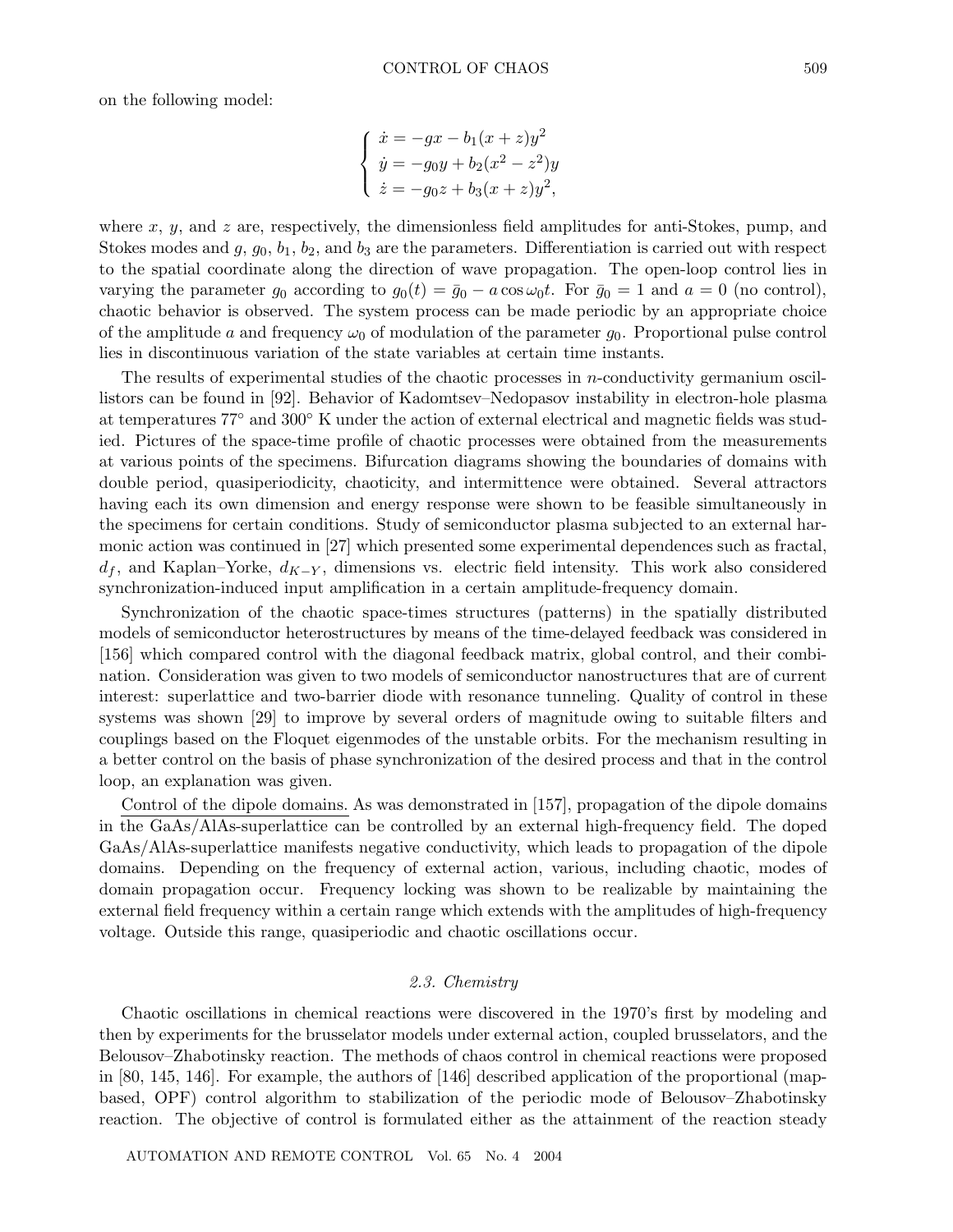mode, that is, suppression of chaotic oscillations, or as excitation of an oscillatory or even chaotic mode. For example, chaotic behavior is desirable for combustion processes because it enhances agitation of the air-fuel mix and, consequently, acceleration of the process [57]. Since chaos leads to a better stirring, reaction often is more uniform and, therefore, the product is less polluted. Earlier results on prediction and control for the steady modes of chemical reactions based on linearization of the simple three-variable autocatalator model

$$
\begin{cases}\n\dot{\alpha} = \mu(\kappa + \gamma) - \alpha \beta^2 - \alpha \\
\sigma \dot{\beta} = \alpha \beta^2 + \alpha - \beta \\
\delta \dot{\gamma} = \beta - \gamma,\n\end{cases} (3)
$$

where  $\alpha$ ,  $\beta$ , and  $\gamma$  are dimensionless concentrations and  $\sigma$ ,  $\delta$ ,  $\mu$ , and  $\kappa$  are dimensionless model parameters (for  $\sigma = 0.015$ ,  $\delta = 1$ ,  $\mu = 0.301$ , and  $\kappa = 2.5$  the system manifested chaotic behavior), were generalized in [147]. It deserves noting that the opinion of its authors that the proposed algorithms—the so-called time series-based methods of control—do not use models of the controlled process does not represent the facts. The proposed algorithms, as well as the OGY method [134, 6, Section 4.4], are special cases of the algorithm of parametric adaptive control, and the model of controlled process actually exists in the system as an adaptive model obtained from the current observations.

Resonant chaos control by light in a chemiluminescent Belousov–Zhabotinsky reaction with catalysis by a cerium–ruthenium mix was proposed in [82]. Control was exercised by varying the light flow. A chemical reactor with continuous stirring (CSTR) was used for the experiments. The light flow had the form of a sequence of "rectangular" pulses. Control based on the Montanator model with seven variables succeeded in stabilizing several unstable periodic orbits (processes) with different periods.<sup>2</sup> Feasibility of stabilizing the orbits of periods 2 and 4 of the Belousov– Zhabotinsky reaction in the above reactor was shown in [163]. Experiments on using the openloop control of complex—including chaotic—oscillatory electrochemical processes were described in [138] which demonstrated that by choosing an appropriate frequency of external voltage one can not only make a chaotic process periodic, but also affect dynamics of regular oscillations. In the experiments, the amplitude of input voltage did not exceed the rated value more than by 5 %, which is indicative of the possibility of practical application of this "resonance" method of control. The possibility of eliminating chaos in coupled electrochemical oscillators by open-loop control and timedelayed feedback was shown in [105, 107, 136, 137]. Facts about experimental control of chaos in electrochemical dissolution of copper in phosphoric acid by means of a neural network can be found in [106]. Electrodissociation of the nickel-based electrodes in sulphuric acid was discussed in [107]. Behavior of a single chaotic oscillator and an array of sixty-four interrelated chaotic oscillators was studied experimentally. External harmonic (program) action and also feedback were fed into the control electrode. The work demonstrated that the stages of nonsynchronized chaos, intermittent chaotic clusters, stable chaotic clusters, stable periodic clusters, periodic synchronous process, and the steady mode occur successively with increase in the feedback factor.

Chemical reaction-based control of continuous crystallization of dibasic lead phosphite was considered in [110, 111]. The initial mathematical model was rearranged in a logistic equation underlying a modified OGY algorithm to stabilize the cycle of period 2. Periodic measurement of a liquid flow was used to transform chaotic oscillations into cyclic oscillations of period 6. The algorithm of feedback control was compared in [111] with the so-called derandomization algorithm which lies in periodic external action on the system. The feedback algorithm was shown to be advisable because it features higher precision.

<sup>&</sup>lt;sup>2</sup> By the period of a discrete-time process is meant the number of steps between repetitions of its values. For example, the process  $x_k$ ,  $k = 1, 2, \ldots$  is said to have period 2 if  $x_{k+2} = x_k$ , but  $x_{k+1} \neq x_k$  for all k.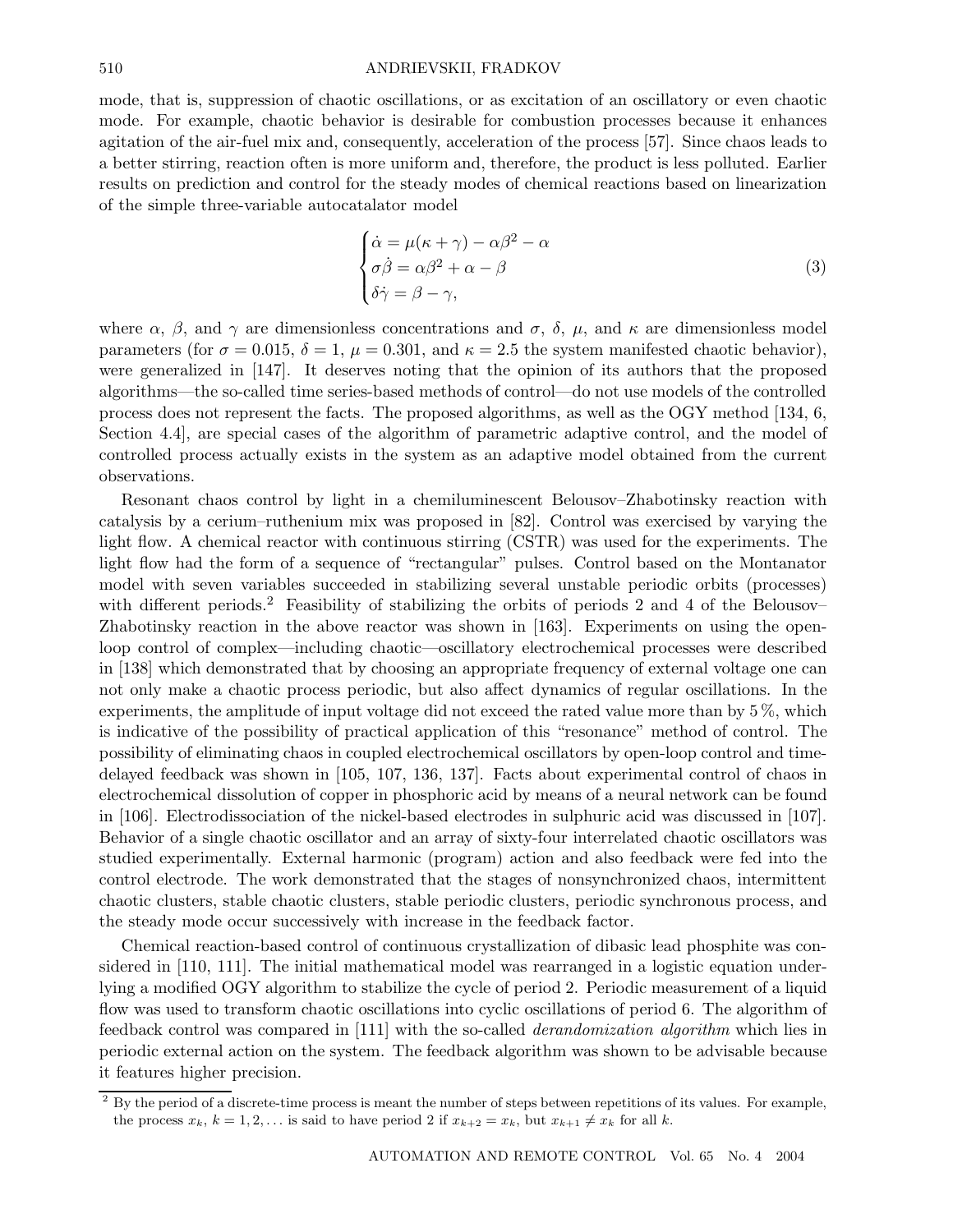#### 2.4. Biology and Ecology

It seems that the question of chaos suppression in ecological system was first considered in [1, 2] as early as in 1985 for a system of fourth order describing the dynamics of an aquatic ecosystem consisting of two kinds of mictroalgae and two kinds of zooplankters. It was shown that chaotic oscillations can be transformed into periodic by means of a weak periodic action on the system parameter; at that, the value of the parameter never leaves the chaoticity domain. Although it was noted in [167] that the presence of chaos in natural populations is questionable, even a simple linear feedback (OPF-algorithm) or open-loop control was demonstrated to stabilize the population dynamics rather quickly and be good for monitoring parasites, insects, or other biological species. The authors of [162] applied the OGY method and the predictive control to the one-dimensional discrete Ricker model describing the dynamics of one-species population and to the continuous Scheffer model of plankton dynamics of the third order.

The possibility of controlling population of the red flour beetle *Tribolium castaneum* was considered in [59] which developed a mathematical model in the form of the system

$$
\begin{cases}\nL_k = bA_{k-1} \exp(-c_{EL}L_{k-1} - c_{EA}A_{k-1}) \\
P_k = L_{k-1}(1 - \mu_L) \\
A_t = P_{k-1} \exp(-c_{PA}A_{k-1}) + A_{k-1}(1 - \mu_A)\n\end{cases}
$$

of three deterministic difference equations describing the population dynamics (the so-called LPAmodel), where  $L_k$  is the number of fed larva;  $P_k$  is the number of nonfed larva, chrysalises, and immature insects; and  $A_k$  is the number of individuals that are ready for multiplication. The remaining values are parameters. The exponential factors in the right-hand sides describe cannibalism among the insects and have the sense of the densities of probabilities that some individuals eat up the others. The discrete time instants  $k = 0, 1, \ldots$  correspond to the instants of real time with the two-week interval. This model was verified experimentally. In qualitative terms, it describes well the phenomena characteristic of population such as occurrence of steady states and periodic, quasiperiodic, and chaotic oscillations depending on the system parameters. Minor variations in the number of mature individuals were shown in the laboratory environment to be usable for controlling substantial fluctuations in the number of insects [59].

A simple algorithm to support the transient chaos on the basis of the discrete model

$$
y_{k+1} = F(y_k, u_k),
$$

where  $y_k$  is the kth maximum (or minimum) of the scalar output, was obtained in [60] (the point map gives a reasonable approximation for systems with strong dissipation). This method was applied to (1) elimination of voltage collapse in power systems, (2) preservation of species in ecology, and (3) elimination of undesirable bursting phenomena in chemical reactions.

# 2.5. Economics

Admittedly, the dynamics of many economic systems obey the nonlinear models; the systems may manifest chaotic behavior [124]. The problems of controlling such systems are quite realistic only at the microeconomic level. Here, suppression of chaos is the reasonable aim of control, which leads to higher predictability of the business cycles. Control of business cycle using a continuoustime version of the Metsler model was considered in [70]. An adaptive control algorithm leading to a satisfactory chaos suppression was obtained on the basis of the speed-gradient method. The authors of [89] considered control of chaos for the model of a microeconomic system describing two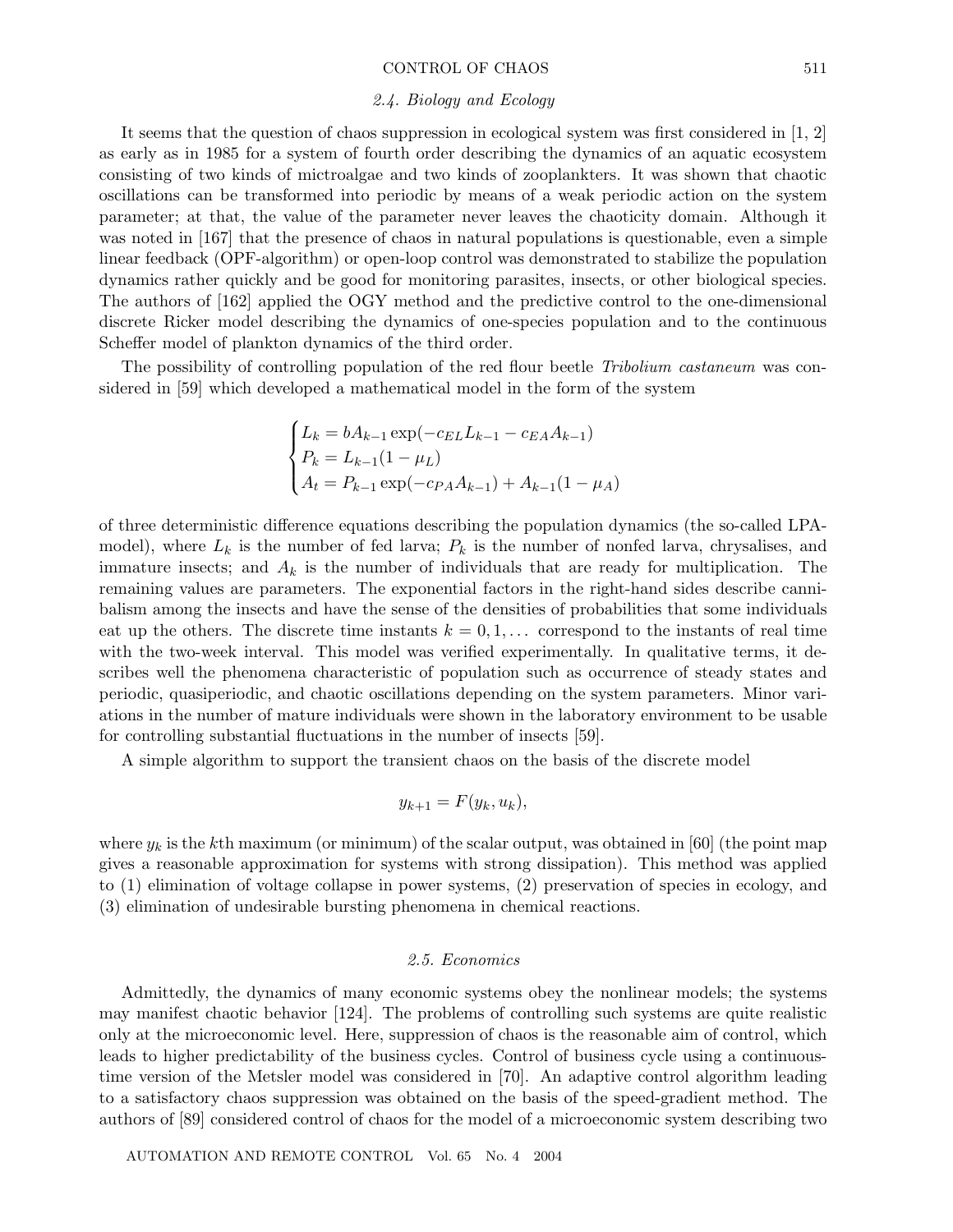competing companies using different investment strategies. Both companies are assumed to occupy dominating positions in the same market sector. the Behrens–Feichtinger model

$$
\begin{cases} x_{k+1} = (1 - \alpha)x_k + a\left(1 + e^{-c(x_k - y_k)}\right)^{-1} \\ y_{k+1} = (1 - \beta)y_k + b\left(1 + e^{-c(x_k - y_k)}\right)^{-1}, \end{cases} \tag{4}
$$

where  $\alpha$ ,  $\beta$ ,  $0 < \alpha$ , and  $\beta < 1$  are the rates of decrease in the cost of goods sold in the absence of investments, the parameters a and b characterize efficiency or scale of investments, and c is the socalled elasticity measure of the investment policy, is used to describe situations of both companies trying to exercise management simultaneously in the presence of an external disrurbance. The "parasitic" oscillations about the periodic orbit that destruct the anticipated stabilization effect were shown to be plausible in the case of competition in management. The OGY model was used to control chaos. Chaos was demonstrated to be suppressible by an appropriate choice of parameters, provided that only one company exercises management. If both companies try to manage the market simultaneously, then one often fails to eliminate chaos. In [90] such results were obtained for an algorithm with time-delayed feedback. Interestingly, Eqs. (4) first appeared as a model of the armament race between two countries with asymmetrical policies in the field of armaments. The authors of [91] considered a model example of controlling the Behrens–Feichtinger system by the Pyragas method in an attempt to compare the processes in the chaotic model of [124] with real economic time series.

#### 2.6. Medicine

Study and treatment of cardiac arrythmia was among the most thrilling and promising among the early applications of chaos control [76]. Design of the high-speed feedback pacemakers seemed to be a radically new approach in cardiology. However, behavior of the human heart turned out to be more complicated than it seemed a decade ago. Several models and methods for controlling the chaotic processes of cardiac activity have been proposed since. A method based on the onestep linear time-delayed feedback was proposed in [44] for suppressing the pathological rhythm of period 2.

A method of controlling the distributed processes of wave instability in cardiac tissues on the basis of time-delayed feedback was proposed in [150]. The first experimental results on using control in clinical practice seem to be related with treatment of human atrial fibrillation [61]. Twenty-five patients were involved in the studies. A four-polar catheter with electrodes was introduced through the patient's femoral vein and placed in the lateral right atrium. Fibrillation was excited by rapid pacing of 50 Hz frequency during one to two seconds. Then, the learning phase ensued during which the (unstable) periodic orbit to be stabilized was determined. Control was aimed at stabilizing the interbeat intervals by an algorithm of the OGY type. As was mentioned in [61], nine of the twentyfive patients manifested perfect chaos control (36 %), partial control was observed for ten patients  $(40\%)$ , and no control was observed for the remaining six patients  $(6\%)$ .

Another medical problem, reduction of the level of chaotic oscillations in seasonal epidemics, was considered in [79]. The process was described by the classical epidemiological model where the rate of vaccination is used as control. Chaos was shown to be eliminable if using a constant and sufficiently high rate. The authors assert that reduction, rather than complete elimination, of chaoticity is the most suitable aim of control. The paper also demonstrated effectiveness of the PID laws of control and their robustness to inaccuracies in the model parameters.

As was noted in [88], which is of a review nature, the methods of the chaos theory can be of use to cope with the difficulties of controlling the blood sugar at diabetes, select correctly individual treatment procedures, and even automatize this process in future. This work considered plausible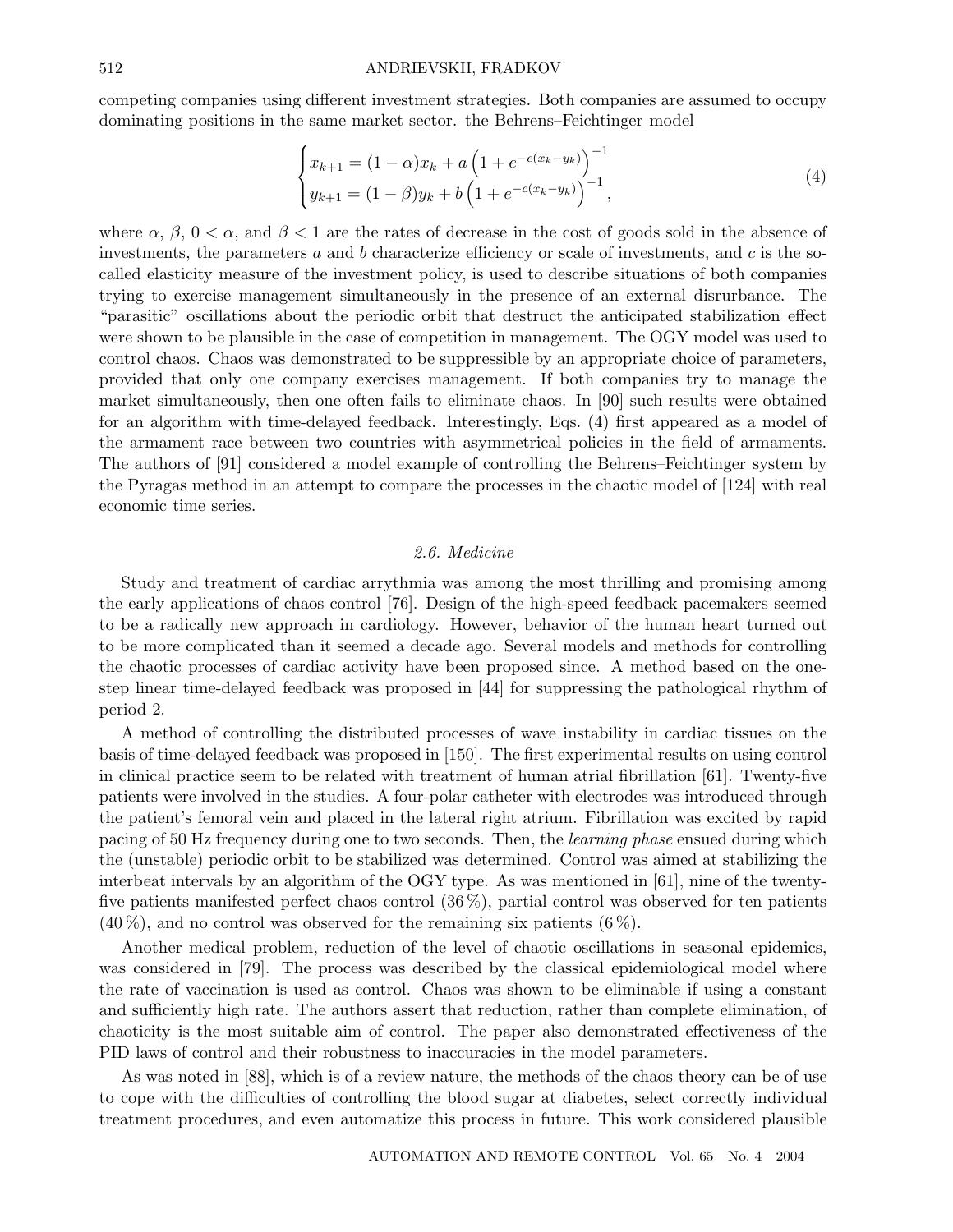methods of modeling chaotic oscillations of sugar content and discussed possible ways to reducing their swing.

The experimental results on chaos control in the animal neuron networks were presented in [52]. In particular, suppression of epileptiform activity was observed in sections of the hippocamp under the action of direct small-amplitude current. The author also reported on experiments of exciting stochastic resonance in the mammal brains under the action of modulated electrical field and studies of a feedback algorithm for suppression of oscillations in the activity of the neural networks that are characteristic of epileptic seizures.

Behavior model of a collection of nephrons—functional structural units of kidneys—was discussed in [164] which presented a system of differential equations describing pressures and liquid flows in an individual nephron. Oscillatory, including chaotic, modes and conditions for their origination and synchronization are analyzed using this model. The paper also presented the results of experimental studies which are in good agreement with the calculated data.

#### 3. TECHNICAL APPLICATIONS

#### 3.1. Mechanical Systems

Irregular oscillations in mechanical systems caused by rotation of unbalanced rotors, vibrations in spatially extended structures, and so on occur in many technical applications. Suppression of undesirable oscillations is a characteristic objective of control. Problems of this sort are often tackled by the methods of the linear control theory. According to the existing information, there are successful examples of using nonlinear control. Some of them are described below.

Control of vibroformers. Aluminium is produced from aluminum in electrolyzers. Carbonic blocks consisting of petroleum coke, recycled spent anodes, and binder pitch are used as anodes. Their production is an important stage of the process. Coke and wastes are crushed to the desired size, mixed, and heated. Pitch is added to the heated mass and mixed until paste is obtained which is used to make blocks of mass 1 to 1.2 ton. This operation is done by the vibration compactors (vibroformers). The blocks are baked at the temperature 1100◦ C. The quality of anodes has a significant impact on the efficiency of the reduction process. Low density reduces its efficiency, and high permeability increases emission of carbon in air and carbon dioxide into the reductive cell. Additionally, defects in anodes increase their electrical resistance. To avoid these drawbacks, anodes should be made of a uniform high-density material. Vibrational compacting is much more efficient than simple compression. It makes for better stirring of the material, production of better blocks, and also eliminates air bubbles that reduce the strength of the anode blocks. As is known from practical work, regular oscillations of vibroformers lead to low-grade anodes. However, too irregular oscillations of great amplitude may result in excessive jumps of the pusher and, therefore, destruction of anode. A method of vibroformer control supporting the given degree of irregularity by irregular switching between several periodic modes of the installation was proposed in [140]. The vibroformer is a kind of the impact oscillator obeying the bouncing ball model:

$$
-0.5g(t - t_k)^2 + v_k(t - t_k)^2 + a\sin(\omega t_k) = a\sin(\omega t),
$$
\n(5)

$$
v_{k+1} = \alpha (v_k - g(t_{k+1} - t_k)) + a(1 + \alpha) \omega \cos(\omega t_{k+1}),
$$
\n(6)

where  $x(t)$  is the pusher position and  $y(t)$  is the vertical displacement of the vibroformer platform which is regarded as harmonic,  $y(t) = a \sin(\omega t)$ . The reduction coefficient  $\alpha \in (0, 1]$  describes the impact energy dissipation and depends on the characteristics of the pusher and material of anode  $(\alpha = 1$  corresponds to absolutely elastic collision). The time instants  $t_k$  when  $x = y$  are those of impact. The pusher velocity immediately after  $t_k$  is denoted by  $v_k$  (it is assumed for simplicity that the impact contact is instantaneous). Equation  $(5)$  is solved in t, and as a result the instant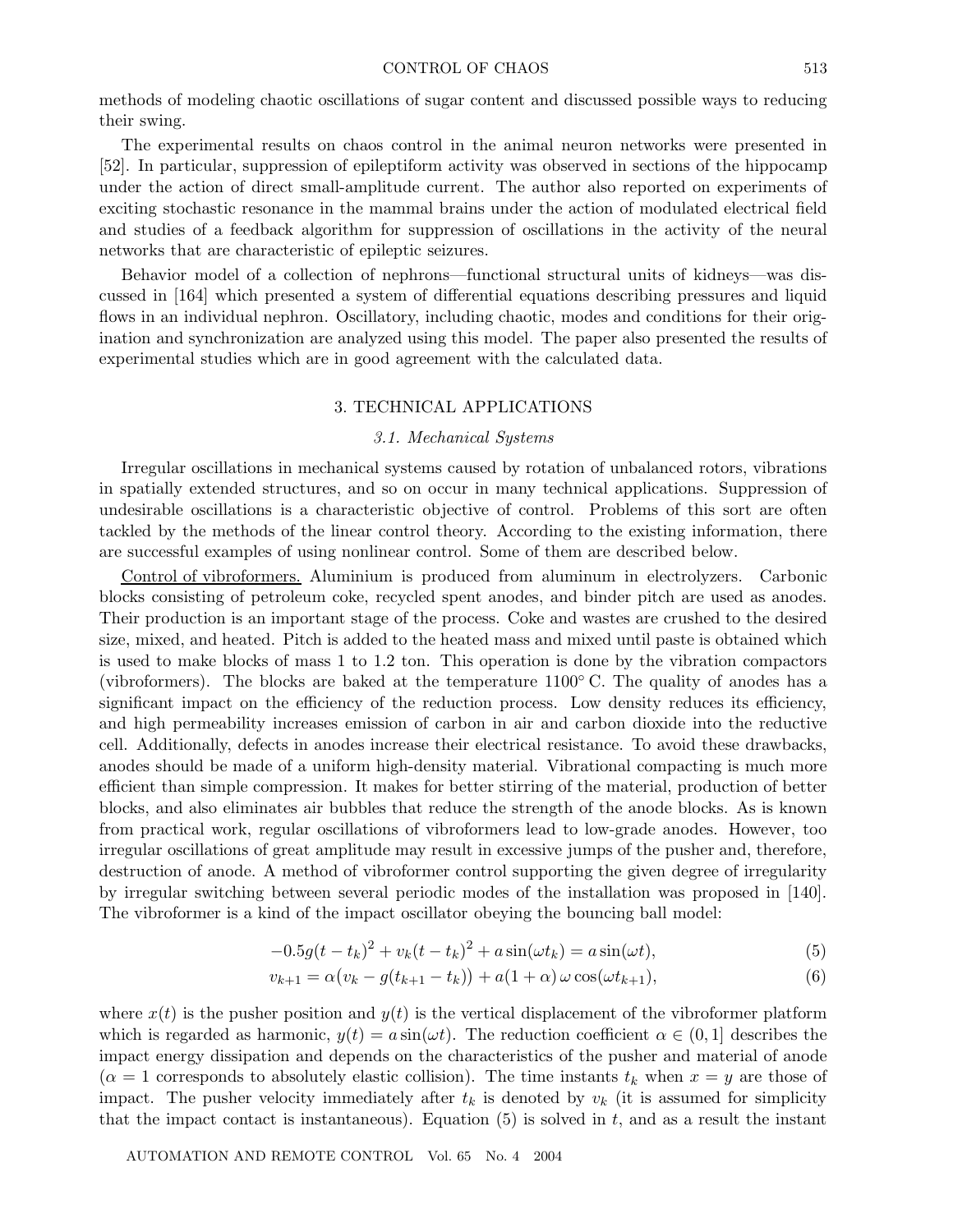$t_{k+1}$  of the next impact is determined from  $v_k$ . Then, the velocity  $v_{k+1}$  after the next impact is established from (6).

System (5), (6) is known to exhibit chaotic behavior within a wide range of variations of parameters. Since both regular and uncontrolled behaviors are equally undesirable, it was suggested [140] to identify and stabilize some periodic motions embedded in the chaotic mode and then pass irregularly from one to another with the aim of improving anode quality. It was proposed to stabilize unstable q-periodic motion by a linear law of control based on the measurements of pusher velocity and the predicted instant of the next impact. It was proposed to use the frequency of vibroformer rotation as the control variable. To accelerate the mode-to-mode passage, the earlier method of targeting [139, 140] is used.

Control of microcantilevers in atomic force microscopes. Dynamics of microcantilevers used in the atomic force microscopes were studied and a method for their control was proposed in [35, 36]. Microcantilever is set in oscillatory motion by a sinusoidal input, its displacement being measured by an optical system. Dynamics of forced motion are investigated by the Mel'nikov method which allows one to determine in the space of system physical parameters a domain where chaotic motion is possible. Then, determined is the Mel'nikov function for closed-loop system which depends on the parameters of the PD-controller. As the result, the parameter values are determined for which chaotic motion is impossible.

Stabilization crane oscillations. Pendulation suppression of a shipboard crane was discussed in [104]. Chaotic process with a dominating frequency lying near the natural system oscillations was considered as a disturbance. Their effect was examined. A fuzzy controller was proposed to suppress them. The cable length was used as a control variable. Studies showed that the swing of oscillations was substantially reduced as compared with the uncontrolled system.

Stabilization of ship oscillations. Roll motion of a flooded ship was considered in [130]. Great amount of water inside the hull gives rise to complicated coupled oscillations of the ship and liquid in it that are similar to oscillations of the coupled oscillators. The picture becomes even more complicated because of the quasiperiodic external disturbances. The model of forth order was used to describe the dynamics of roll in waves. In their preceding works, the authors of [130] relied on the numerical and laboratory studies to demonstrate feasibility of complex chaotic oscillations of great amplitude. In this paper they posed the problem of reducing the system to regular smallamplitude oscillations. This problem was solved by the Pyragas method of time-delayed feedback. To this end, terms proportional to the differences between current and delayed values of the angular velocities of ship roll and inclination of water in it are introduced in the right-hand sides of system equations. It was shown that the chaotic process can be reduced to a small-amplitude periodic one by an appropriate choice of the delay time and the feedback coefficients.

Suppression of chaotic oscillations of tachometer. Behavior of a mechanical tachometer subjected to additional vibrations along the rotation axis was studied in [78]. Vibrations of the base obey the harmonic oscillations  $A \sin \omega t$ . Presented was a mathematical model of the system. Its characteristics were studied by various analytical and numerical methods. Bifurcation diagrams demonstrating that with growth in the vibration amplitude the oscillations from periodic become chaotic were constructed. The bifurcation boundaries in the damping coefficient and vibration frequency were established as well. To improve system quality and eliminate chaotic phenomena in it, it was proposed in [78] to introduce a control that drives motion from chaotic to periodic. Various methods of control were considered such as introduction of an additional constant or periodic torque, time-delayed feedback control, adaptive control, bang-bang control, optimal control, and introduction of additional pulse action. The paper presented numerous graphs depicting the results of modeling the original and controlled systems and demonstrating applicability of the proposed methods.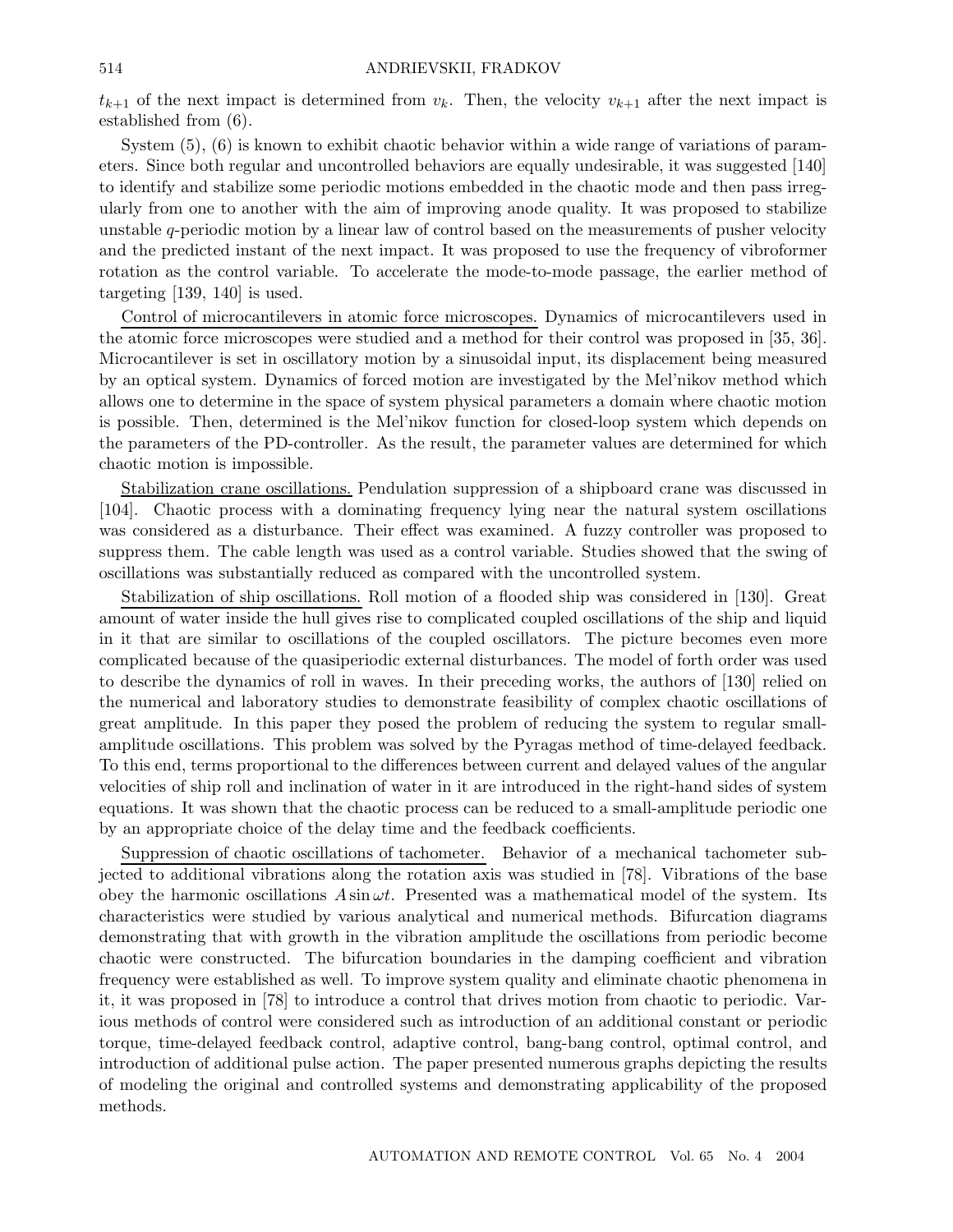#### 3.2. Space Engineering

Chaotic spacecraft angular oscillations and their control are discussed in numerous recent publications. Besides the traditional problems of control of space structures taking into account the elastic deformations of their elements (see, for example, [9]), other problems arise where the spacecraft is considered as a rigid body and complex (including chaotic) oscillations result from nonlinearity of its dynamics.

Spinning satellite with a peripheral damper of nutation oscillations was considered in [21, 127, 128]. The system consists of a rigid body spinning around a main axis and an energy absorber in the form of a peripheral inertial spring damper. Additionally, small jets can develop a control torque about the aforementioned axis. The satellite is also subjected to a variable perturbing torque that is regarded as harmonic. In practice, such a torque may occur, for example, if the spin velocity of an out-of-balance rotor mounted on the satellite is varied. On the basis of the Lyapunov function method and heuristic considerations, [127, 128] constructed a control algorithm to stabilize the desired speed of satellite spin in the absence of nutation and precession. The same problem was considered in [21], but the control law was designed by the speed-gradient method with the use of the energy objective function. This method was shown to attain its object with a smaller level of control.

The plausibility of chaotic motion in *gyrostat* and methods of its control were studied in [77, 95, 116]. The gyrostat is a body with three rotational degrees of freedom and one or more internal wheels. Studies of gyrostat dynamics and control are of practical importance because these models describe satellites performing angular spin motion and dual-spin spacecraft such as satellites with wheel motors or spinning satellites with stabilized platform.

Analysis, control, and synchronization of the chaotic processes in a gyrostat subjected to external disturbances were carried out in [77]. Consideration was given to the dynamics of a gyrostat having three wheels with mutually orthogonal axes of rotation. The wheels are driven by electric motors. It was assumed that a small sinusoidal ripple is superposed on the rotation torque of one of the rotors. The current in the motor of one of the wheels can be varied, thus creating a control action. The state vector of the system at hand consists of the satellite angular spin rates in the axes of the vehicle state coordinates and current in the control motor. The authors of [77] believe that studies of chaotic motions in the gyrostat are of practical value, in particular, because it can be used as a missile model. Anticontrol of the missile angular chaotic motion at attack hinders intercept because in this case the trajectory of motion is hardly predictable. Like [78], this paper presents the results of using various methods for analysis of uncontrollable motion of the plant. Analysis demonstrated that angular motion of the gyrostat can become chaotic with reduction of the frequency of external disturbances. The work proposed and considered algorithms of adaptive and time-delayed feedback control to change the nature of system oscillations, that is, make motion periodic and not chaotic. Additionally, consideration was given to the possibility of anticontrol of chaos by an arbitrarily small control. With that end in view, it is proposed to use a small constant or periodic control action. The paper then studies synchronization of chaotic processes in the two aforementioned systems. Consideration was given to synchronization with linear, sinusoidal, exponential, and adaptive feedbacks. We note that the paper presents no particular treatment of the problem of synchronization for the systems under study.

Chaotic oscillations of the gyrostat with time-dependent torques of inertia and fixed position of the center of mass were considered in [95, 116]. Periodic changes of the moment of inertia were examined. As was proved by means of the Mel'nikov method, the system manifests chaotic behavior in the sense of Smale's horseshoes in the absence of external disturbances and rotation of the rotor. Stabilization is exercised by rotation of the rotor about one of the main axes of inertia of the platform.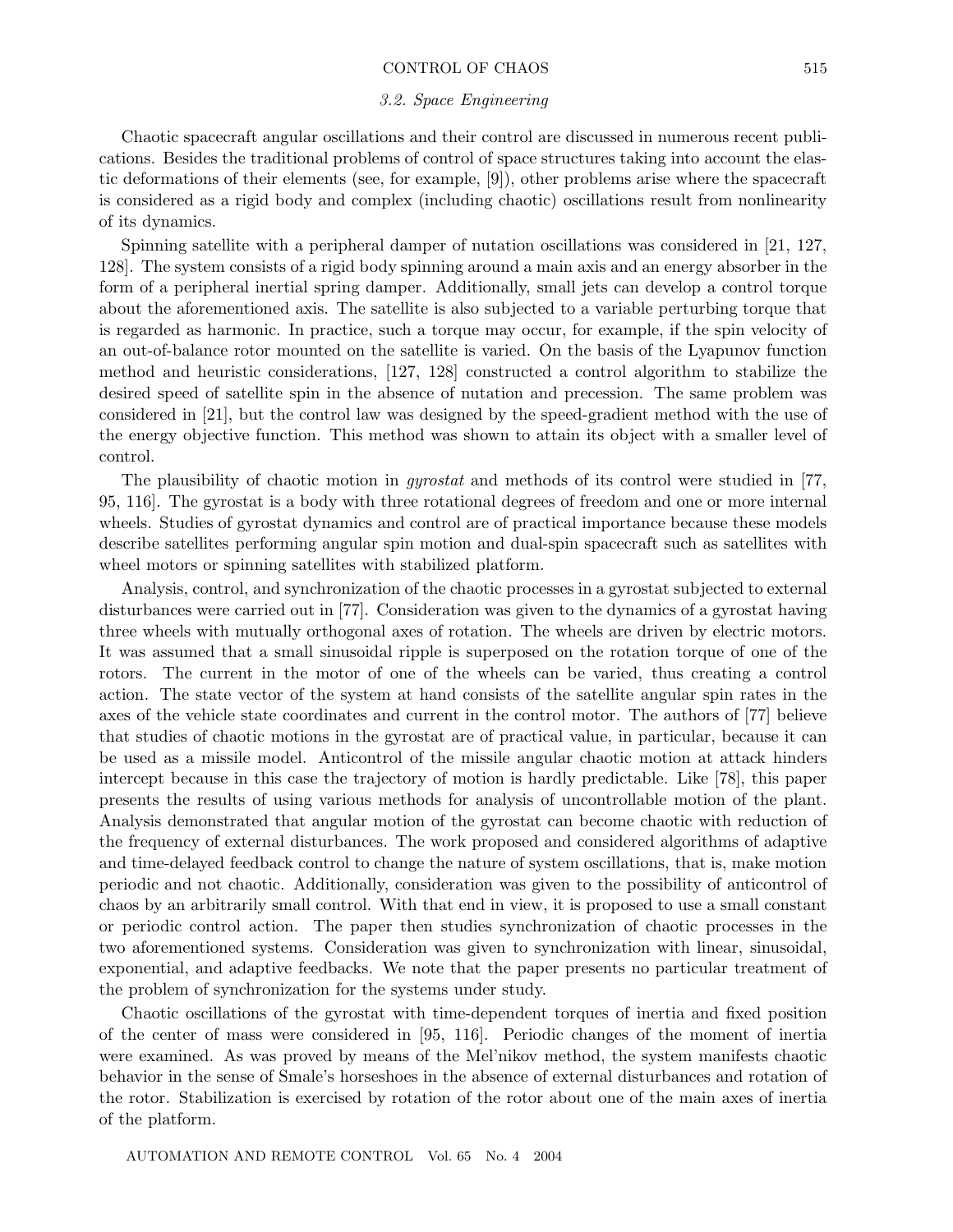The possibility of chaotic angular oscillations of the satellite and their suppression were studied also in [51]. Consideration was given to the motion of a satellite having constant magnetic eigenfield under simultaneous action of the terrestrial gravity and magnetic fields. For the satellite libration angle  $\varphi(t)$  in the orbit plane, the following mathematical model was established under certain assumptions:

$$
C\ddot{\varphi} + c\dot{\varphi} + 3\omega_c^2(B - A)\sin\varphi\cos\varphi + \mu_m iIr^{-3}(2\sin\varphi\sin\omega_c t + \cos\varphi\cos\omega_c t) = M_c(t). \tag{7}
$$

Here, c is the coefficient of proper satellite damping;  $\omega_c$  is the value of satellite angular speed on the orbit; A and B are its main moments of inertia  $(B > A)$ ;  $\mu_m$  is the magnetic constant; I is the value of the satellite magnetic moment; r and i are the orbit radius and inclination; and  $M_c(t)$ is the value of the control torque. On the basis of the Mel'nikov method and numerical analysis, the paper proved that within some parameter domain the satellite angular motion is chaotic in the absence of control ( $M_c \equiv 0$ ). To obtain the desired process  $\varphi(t)$ , the method of feedback linearization [6, Section 4.2] was used to construct the law of generation of the control torque  $M_c$  by the output and derivative. The feedback system was shown not only to suppress chaotic oscillations, but also to provide the desired form of  $\varphi(t)$  (numerical examples of stabilization of the angle  $\varphi$  and harmonic oscillations with the given frequency were given). We note that solution seems rather trivial from the point of view of the system theory: the control torque is chosen so as to compensate the nonlinear—in the control error—term in the right-hand side of (7) and introduce proportional and differential terms.

#### 3.3. Electrical and Electronic Systems

Chaotic processes have been recently found in many electrical and electronic devices, and methods of control were developed for them. We note that in electrical engineering conclusions about the plausibility of occurrence of chaotic processes in these systems, analysis of bifurcations, and determination of the oscillation parameters can be verified rather simply. Therefore, it is no wonder that the well-known "classical" generators of chaotic oscillations (systems of Chua, Matsumoto, Lorenz, Rëssler, and others) were embodied in electrotechnical devices. Works on control of buck converters [42], d.c. motors [48], ferroelectric systems [83], electrostatic transducers [113], d.c. transducers [66, 115, 149], power systems [165, 166], and so on must be mentioned among applications of control. Let us consider some examples.

A method of controlling the Chua system with adjustment of the adaptive gain was considered and its modification proposed in [170]. To carry out experimental studies, the authors developed an analog-to-digital laboratory model including an electronic Chua circuit with a gyrator as the inductive element and a control computer. For deviations of capacity and inductance from the rated value, respectively, by 50 % and 25 %, tracking of the control signal was established to remain acceptable. The model is used also for experiments on information transmission by modulation of the chaotic signal.

The automodulation modes arising in the backward-wave tubes (BWT) were discussed in [63]. These tubes find wide application in physical experiments in relativistic electronics and may be used to generate multifrequency, including chaotic, signals. From the standpoint of dynamics, they represent the distributed self-oscillating systems. The automodulation modes were previously studied both theoretically and experimentally in [8] for a powerful BWT with an electrodynamic system in the form of a weakly corrugated waveguide. As was established in this work, the modes of stationary generation and periodic sinusoidal and chaotic automodulation are observed in the BWT depending on the current. As was noted in [63], automodulation is desirable if it is required to obtain multimode chaotic oscillations, but its action may become unfavorable if it is required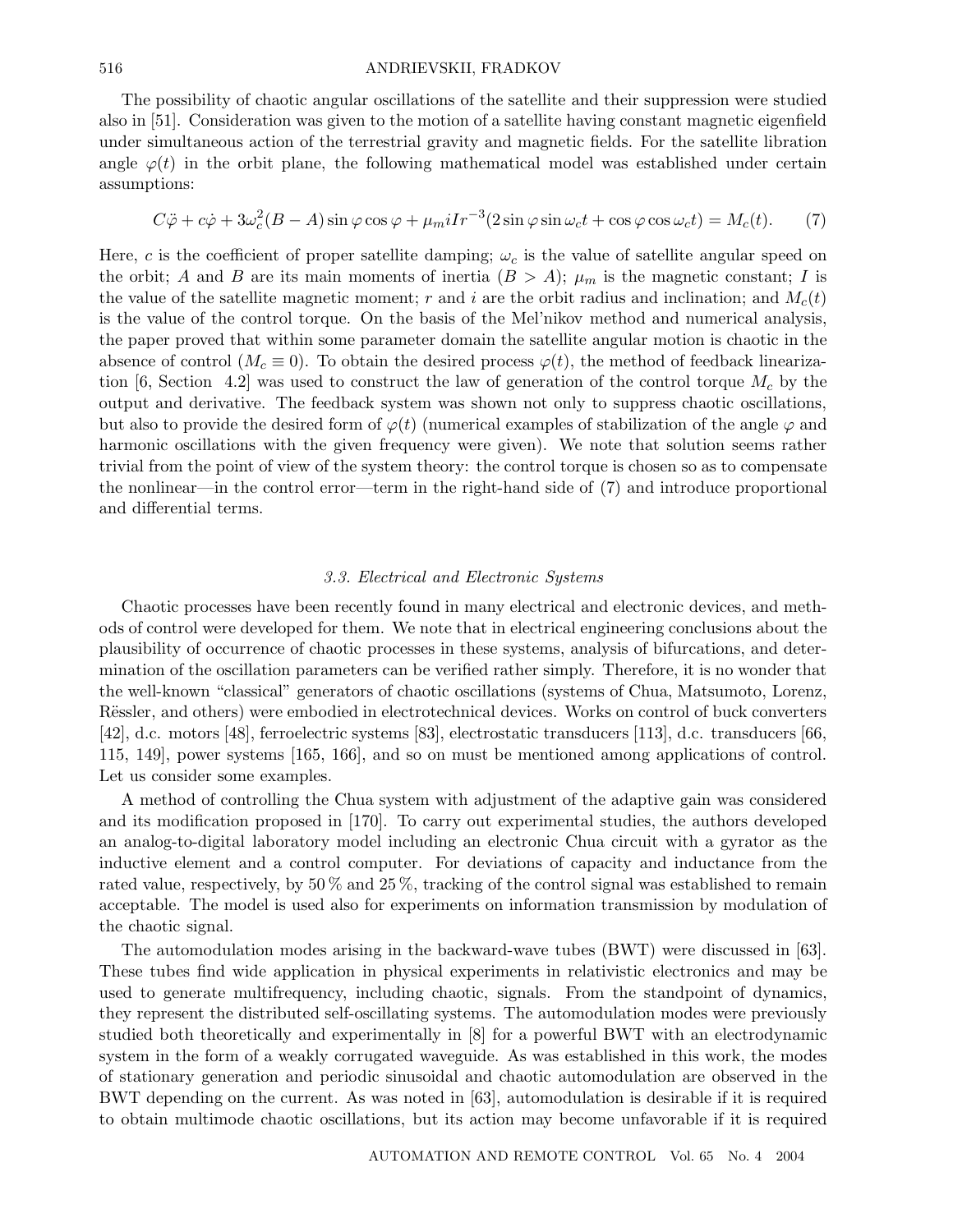to concentrate the output power at a certain frequency. In order to suppress automodulation, the authors of [63] considered the use of a time-delayed feedback. It was suggested for this purpose to control the intensity of the input electron beam depending on the output. After rectification and filtering, the output passes through two branches into one of which a delay equal approximately to half automodulation period is fed. Then both signals are fed into a differential amplifier whose output defines the voltage bias on the control grid of the electronic gun and in that way controls the current of the BWT input beam. Computer simulation corroborates effectiveness of the proposed scheme.

An d.c. motor-based experimental facility was described in [48]. It includes electronic interrupter, generator–motor pair, and analog controller. The load torque of the motor can be controlled by the generator load current. It is required to maintain the given rotor velocity. For this purpose, the controller realizes the proportional feedback law in velocity. Theoretical analysis and experiments demonstrated that the system manifests chaotic behavior for high gain and high voltage of the rotor source of the motor. To eliminate this phenomenon, an additional time-delayed feedback was used in [48]. It was demonstrated that by varying the coefficient of this feedback under constant delay the system oscillations can be driven from chaotic to regular with period 1 (one-mode mode) or period 2 (subharmonic oscillations).

Use of the *chaotic pulse-width modulation* for elimination of dark and light stripes observable on the fluorescent lamps was studied in [117]. The Chua circuit was used as the generator of chaotic control signal. The output voltage of this circuit controls the pulse duration whose rated value is half of the period. The signal consisting of constant and chaotic components is fed into the pulse-width modulator which controls the switches in the power supply circuit. This method is superior to its existing counterparts in that it requires modifications only in the modulation circuit and not in the power one. The same paper [117] presents the results of experimental study of the proposed method.

Control of the magnetic suspension (levitation) was considered in [100] whose authors suggested to use the relay-logical control law where the control action (on/off switching of the electromagnet in the case at hand) depends on the prehistory, that is, on the sequence of intersections of the threshold level by the body, for which purpose the body position sensors are used. This approach allows one to do without explicit measurements of the body velocity, and it deserves mentioning that it is not a novelty for the control system designers. The model of the second order was examined analytically, and the effect of inertiality of the inductance coil was simulated on computer. As was established numerically, chaotic oscillations occur in the steady-state mode. The size of the chaotic attractor (in vertical displacement) turned out to exceed the distance between the levels of switching approximately by the factor of four. The results obtained were verified by laboratory experiments. Body displacements were sensed by an optical device, which enabled one to take the spectral response of steady oscillations. The form of response is characteristic of the chaotic processes.

Behavior of an electromechanical system consisting of interacting electrical and mechanical oscillators was considered in [177]. Both parts are coupled by the electromagnetic force developed by a permanent magnet. As the result, the Laplace force acts on the mechanical part, and the electromotive Lorenz force occurs in the electrical circuit. Models of this kind are characteristic of the electromechanical transformers such as loud-speakers. The aforementioned paper considered a system with a nonlinear electrical part obeying the Duffing equation. For this purpose, one makes use of the nonlinear capacitor with plate voltage  $V_c$  depending cubically on the charge q:  $V_c = q/C_0 + \alpha q^3$ , where  $C_0$  is the linear part of the capacitive characteristic and the parameter  $\alpha$  defines nonlinearity of the capacitor and depends on its type. The mechanical part is a linear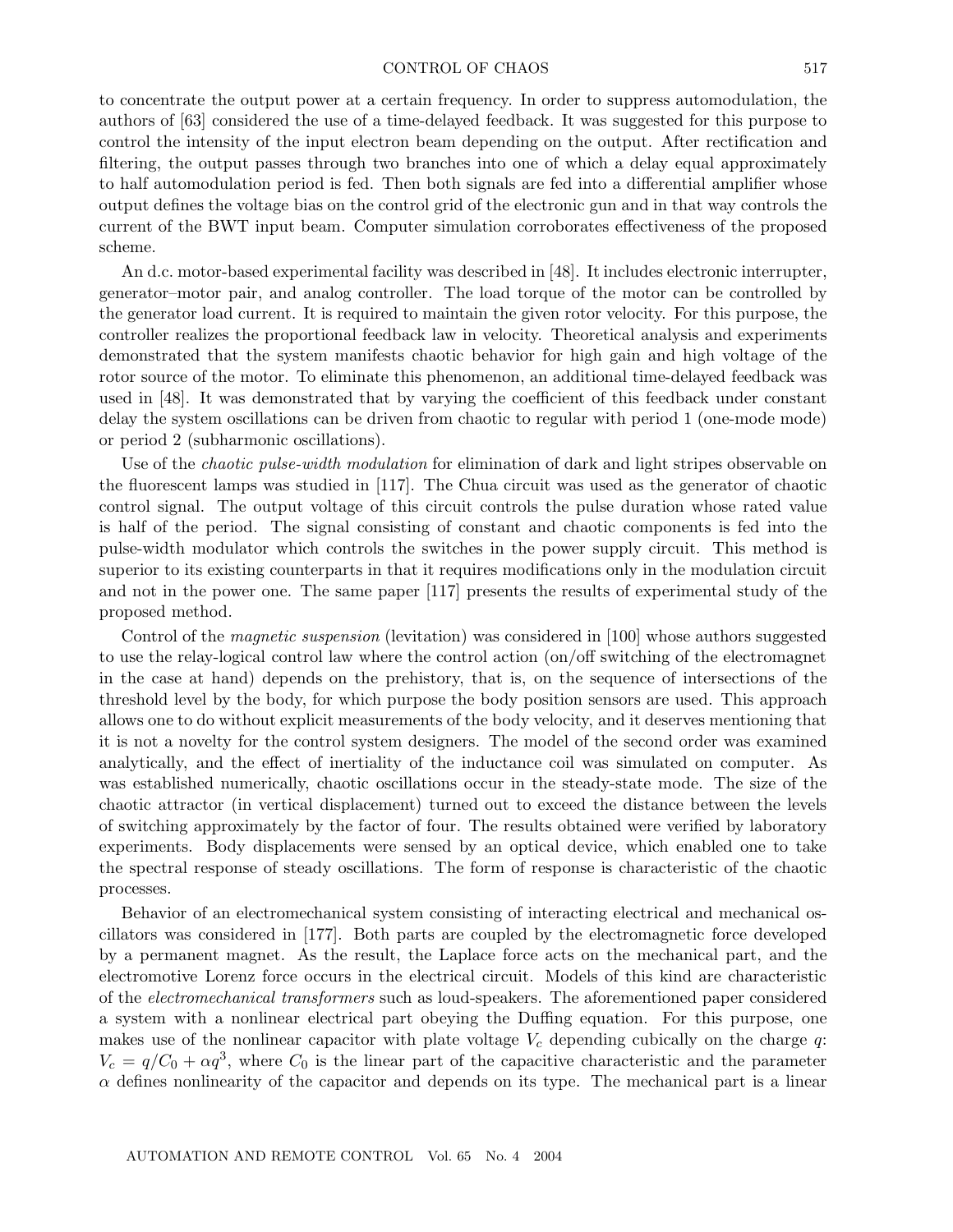oscillatory system. This transformer obeys the following equations:

$$
\begin{cases}\nL\ddot{q} + R\dot{q} + q/C_0 + \alpha q^3 + lB\dot{z} = v_0 \cos \Omega t \\
m\ddot{z} + \rho z + kz - lB\dot{q} = 0,\n\end{cases}
$$

where L and R are, respectively, inductance and active resistance in the electrical part;  $v_0$  and  $\Omega$ are, respectively, the amplitude and frequency of the external harmonic voltage;  $l$  is the length of the section of interaction of the magnetic field of intensity B with two moving rods to which a body of mass m is attached; k is the coefficient of spring elastic stiffness;  $\rho$  is the viscous friction coefficient; and  $\dot{q}$  is the current in the electrical circuit. For the model obtained, oscillation stability was analyzed theoretically by means of the method of harmonic balance and the Floquet theory. The values of the Lyapunov exponents were also obtained, and the bifurcation diagrams reflecting the passage from regular to chaotic behavior were constructed. The problem of suppressing chaotic oscillations or reducing them to regular oscillations by a feedback controller was studied in [177]. It was suggested to make use of the vector control by deviations of the capacitor charge and movements of the body about the given values. Additional voltage in the electrical part of the system and additional force applied to the load are the components of control. Linear approximation was used in choosing the controller parameters. The passage from the chaotic mode of oscillations to the periodic mode was demonstrated numerically.

Voltage collapse in electrical generators was discussed in [84]. This phenomenon means that an inadmissibly low voltage in an appreciable part of the power grid can result from a sequence of effects caused by voltage instability. Voltage collapses recently occurred more than once in the large power grids of some countries because of load reduction that was caused by switching off many electrical customers. The authors of [84] considered a three-bus low-power grid having two generators feeding a load in the form of paralleled inductive, capacitive, and active elements. It was shown that with the increase in impedance of the first generator, the chaotic mode arises through period-doubling after the Hopf point of bifurcation. To control(stabilize, suppress) chaotic oscillations, global linearization by feedback (see [5, Section 4.2]) was used. The control system has two feedback loops, internal for linearization and external for control. The external loop includes a PI-controller. Impedance is used as the control variable. Results of comparing this method with nonlinear feedback control were presented.

Synchronization of electronic circuits with chaotic behavior was considered in [37]. Consideration was given to the circuits with the so-called *jerk equation* where the derivative of the acceleration of some variable  $x(t)$  is defined. In the abstract form, this equation is as follows:  $x^{(3)} = -Ax^{(2)} \dot{x} + G(x)$ , where A is a constant parameter and  $G(\cdot)$  is a nonlinear function. The authors of [37] considered electrical circuits with the piecewise-linear function  $G(\cdot)$  where chaotic oscillations occur. Using the linear system of second order as an example, the paper presents the concept of state observers that was used to synchronize the nonlinear circuities. Operability of this method was corroborated by numerical simulation.

# 3.4. Communication Systems

Extensive literature devoted to the possibility of using chaotic processes for transmission of communications allows one to state that there exists a mature area of research both in telecommunications and studies of dynamic chaos. These problems were covered in special issues of IEEE Transactions on Circuits and Systems and International Journal of Circuit Theory and Applications, reviews, and monographs [10, 12, 24, 26, 93, 94, 96, 101, 112, 178]. Three distinctive characteristics of the chaotic processes that make dynamic chaos promising for transmission of information were presented in [26].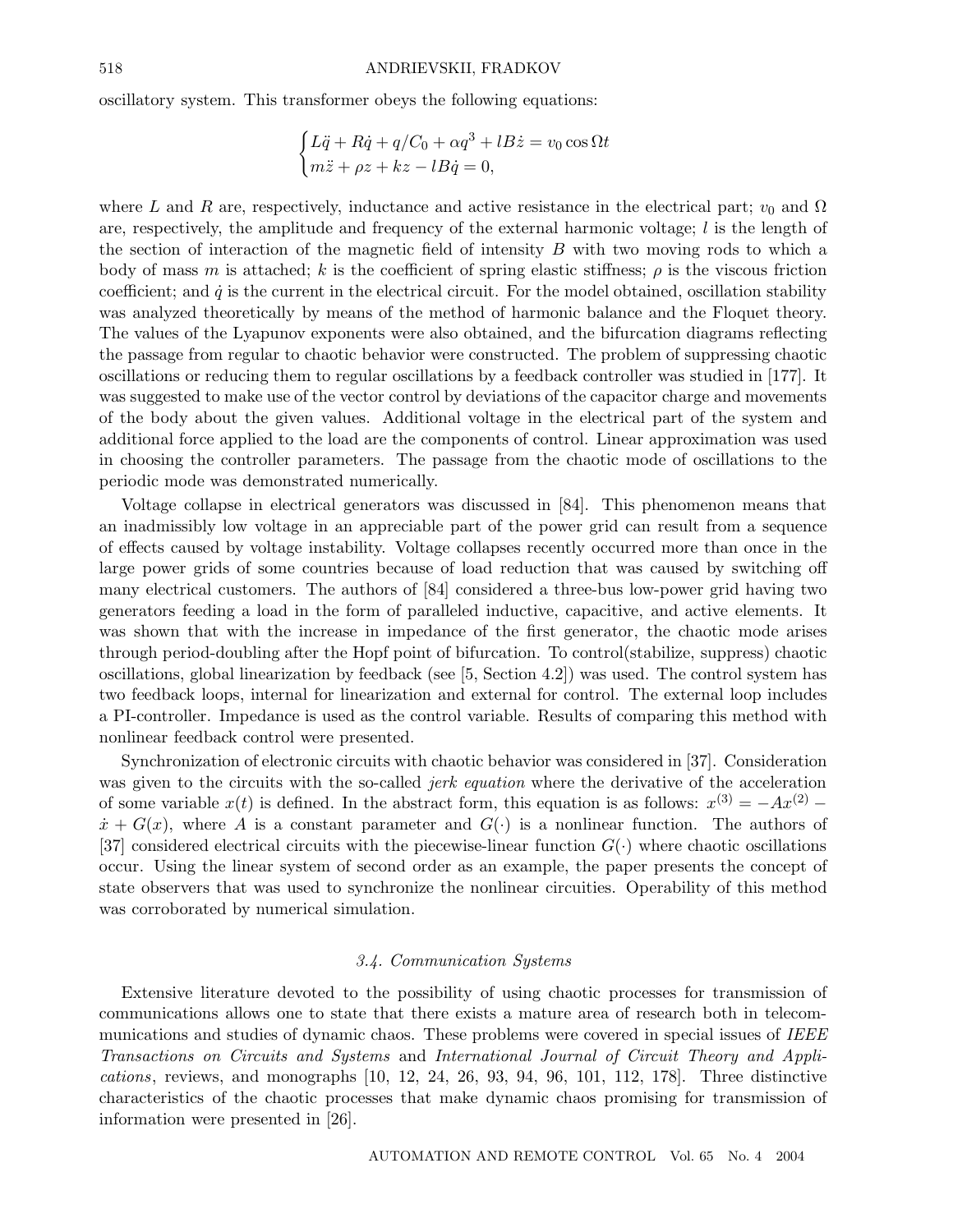(1) Broadbandness. Chaotic signals are nonperiodoc and have continuous spectra occupying, for many types of the chaotic signals, very wide bands. Moreover, one can define the form of the spectral characteristic. In the communication systems, the broadband signals are used to suppress distortions in the signal channels such as fading or narrowband disturbances. Therefore, the chaotic signals have potentialities for spread-spectrum communications.

(2) Complexity. Chaotic signals have complicated structure and are extremely irregular. The same chaotic generator can develop different processes in response to very small variations of the initial conditions. This fact appreciably hinders determination of the generator structure and prediction of the process for any long period. Signals of complex form and unpredictable behavior are the classical cryptographic signals, which offers one more possibility of using chaos.

(3) Orthogonality. Owing to irregularity of the chaotic signals, their autocorrelation function usually decays rapidly. Therefore, the signals of more than one generator can be reasonably regarded as noncorrelated orthogonal ones. This is indicative of applicability of the chaotic signals to the multiuser communication systems where the same frequency range is used simultaneously by several users.

Studies on application of chaos to the communication systems open wide opportunities in domains such as receiver–transmitter synchronization [7, 11, 53, 54, 109, 142], message masking and reconstruction [38], noise filtering [152], restoration of information signals [125], and also development of the coding–decoding algorithms allowing one to represent an arbitrary digital message through the symbolic dynamics of a chaotic system [38, 39, 125, 126].

Dynamic systems were classified in [40] from the standpoint of using them as sources of chaotic signals which carry coded information and can be transmitted to the receiver and decoded with insignificant distortions. The main fact established in this paper lies in that information can be transmitted with a very small error probability if the rate of information generation by a chaotic system, that is, the system *topological entropy*, is not smaller than the rate of information generation by the message source, that is, the Shannon entropy, with the deduction of the conditional entropy caused by the channel constraints such as noise distortion. The dynamic systems where the topological entropy coincides with the Shannon entropy were called by the *optimal encoders*.

Many papers were devoted to information transmission by means of the modulated chaotic signal. This method of modulation has some advantages as compared with the traditional modulation of the harmonic signal. Indeed, if in the case of harmonic signals there are only three controlled characteristics such as amplitude, phase, and frequency, then even a minor change in a parameter provides in the case of chaotic oscillations a reliably detectable change in the nature of oscillations [10], which means that the variable-parameter sources of chaos have a wide set of schemes for inserting the information signal in the chaotic signal, that is, modulating it by information. Moreover, chaotic signals are inherently wideband. The wide band of carrying signals is used in the communication systems both to increase the information transmission rate and improve system stability to disturbances. Similarity to noise and self-synchronization of the chaos-based systems give them priority to the traditional systems with extension of spectrum that are based on the pseudorandom sequences.

The monograph [12] describes various methods of information transmission using synchronization of chaotic system such as (1) chaotic masking, (2) switching of chaotic modes; (3) nonlinear mixing of the information signal with the chaotic one; (4) use of the automatic phase control; and (5) use of the methods of adaptive reception. Comparative analysis suggested that the scheme with nonlinear mixing [7] was preferable; therefore, it was chosen as the basis for research. The monograph presented diverse results of numerical studies and laboratory experiments demonstrating plausibility of using this method for information transmission. Mentioned were also the main difficulties arising in applications such as the mismatch of the elements of the transmitter and re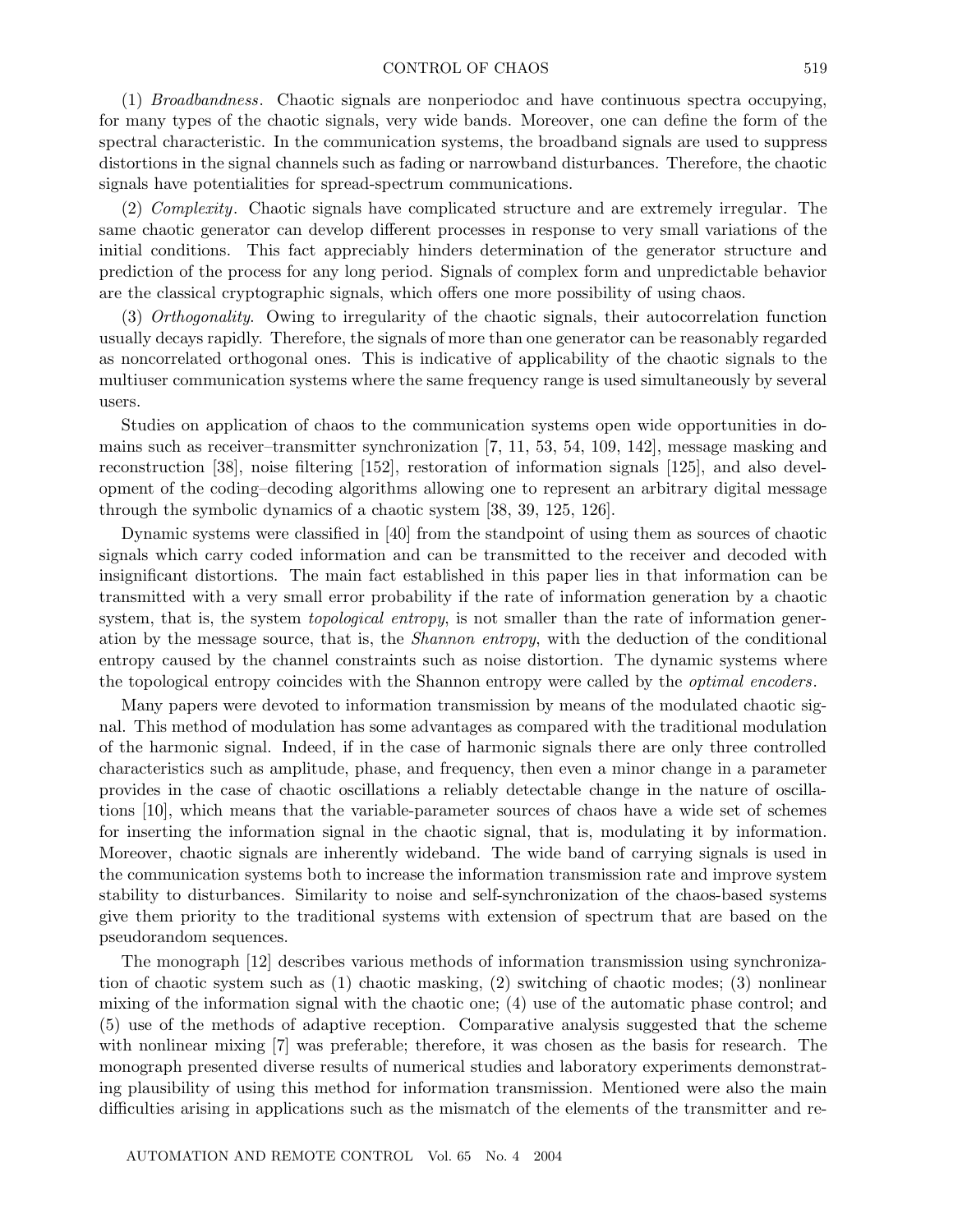ceiver that plays the principal part in wire communication and, in addition, distortions of the signal in the communication channel for wireless information transmission. The authors concluded that, though practical application of chaotic signals still faces difficulties, the era of wide application of the dynamic chaos is already on its marks.

Let us consider in more detail some schemes of using chaos for message transmission. The papers [53, 54] seem to be the first and probably the most frequently quoted publications on message transmission by means of chaotic signals. In these publications, the transmitter is constructed as a Lorenz system whose equations are scaled to the following form:

$$
\begin{cases}\n\dot{u} = \sigma(v - u) \\
\dot{v} = ru - v - 20uw \\
\dot{w} = 5uv - bw.\n\end{cases}
$$
\n(8)

An analog electronic circuit with the parameters  $\sigma = 16$ ,  $r = 45.6$ , and  $b = 4.0$  was constructed according to  $(8)$  (the variables u, v, and w corresponds to the output voltages of the operational amplifiers). The receiver equations were as follows:

$$
\begin{cases} \dot{u}_s = \sigma(v_s - u_s) \\ \dot{v}_s = ru - v_s - 20uw_s \\ \dot{w}_s = 5uv_s - bw_s. \end{cases} \tag{9}
$$

Equations (9) resemble (8), except for the fact the right-hand side of (9) depends not on "its" state variable  $u_s$ , but on the variable u which, therefore, can be regarded as the transmitter output arriving to the receiver. Using the method of Lyapunov functions, it was shown in [53, 54] that systems  $(8)$  and  $(9)$  are synchronized, that is, the mismatch between their corresponding state variables asymptotically goes to zero. Stated differently, (9) is an asymptotic observer of (8). The coefficient b of the transmitter (8) for transmission of the binary signal was changed to  $b = 4.4$ , which corresponds to the binary "unity," whereas the original value  $b = 4.0$  meant the binary "zero." The level of the mismatch signal  $e = u - u_s$  in system (9) grows dramatically upon change of b in (8) to  $b = 4.4$  because the parameter b of observer (9) differs from b in system (8)). Averaging of  $e^2(t)$  allows one to determine what signal was transmitted.

The possibility of using chaos for information protection was demonstrated in [54]. The approach proposed in this paper, which is known as "chaotic masking," lies in adding a chaotic signal to the information (useful) signal in the transmitter and restoring the useful signal from this mix in the receiver. Robustness of the process of synchronization of systems (9) and (8) was used in [54] to extract the useful signal. System (9) can be, therefore, regarded as a filter tuned, loosely speaking, in resonance to the chaotic generator  $(8)$ . Since the useful signal  $m(t)$  has a distinction in form from the chaotic signal, it can be restored by inputting the mixed signal  $s(t) = m(t) + u(t)$  in the receiver (9) and then performing restoration by the formula  $\hat{m}(t) = s(t) - u_r(t)$  to the estimate  $u_r(t)$  of the variable  $u(t)$ .

Synchronization-based message restoration in the receiver is allied to estimation of the plant state (here, transmitter) by observer (here, receiver) with which the control theory is well familiar. This approach gave rise to a line of research known as the observer-based approach to chaotic synchronization [28, 121, 132, 133]. In distinction from the well-known problem of estimation of linear system state, when designing observers of chaotic processes, one encounters fundamentally nonlinear signal sources giving rise to substantial difficulties [121, 133].

A more complicated, but potentially more flexible method of message restoration from the modulated chaotic signal is based on adaptation—in particular, on using adaptive observers. The paper [71] considered synchronization of two nonlinear systems (here, receiver and transmitter) in the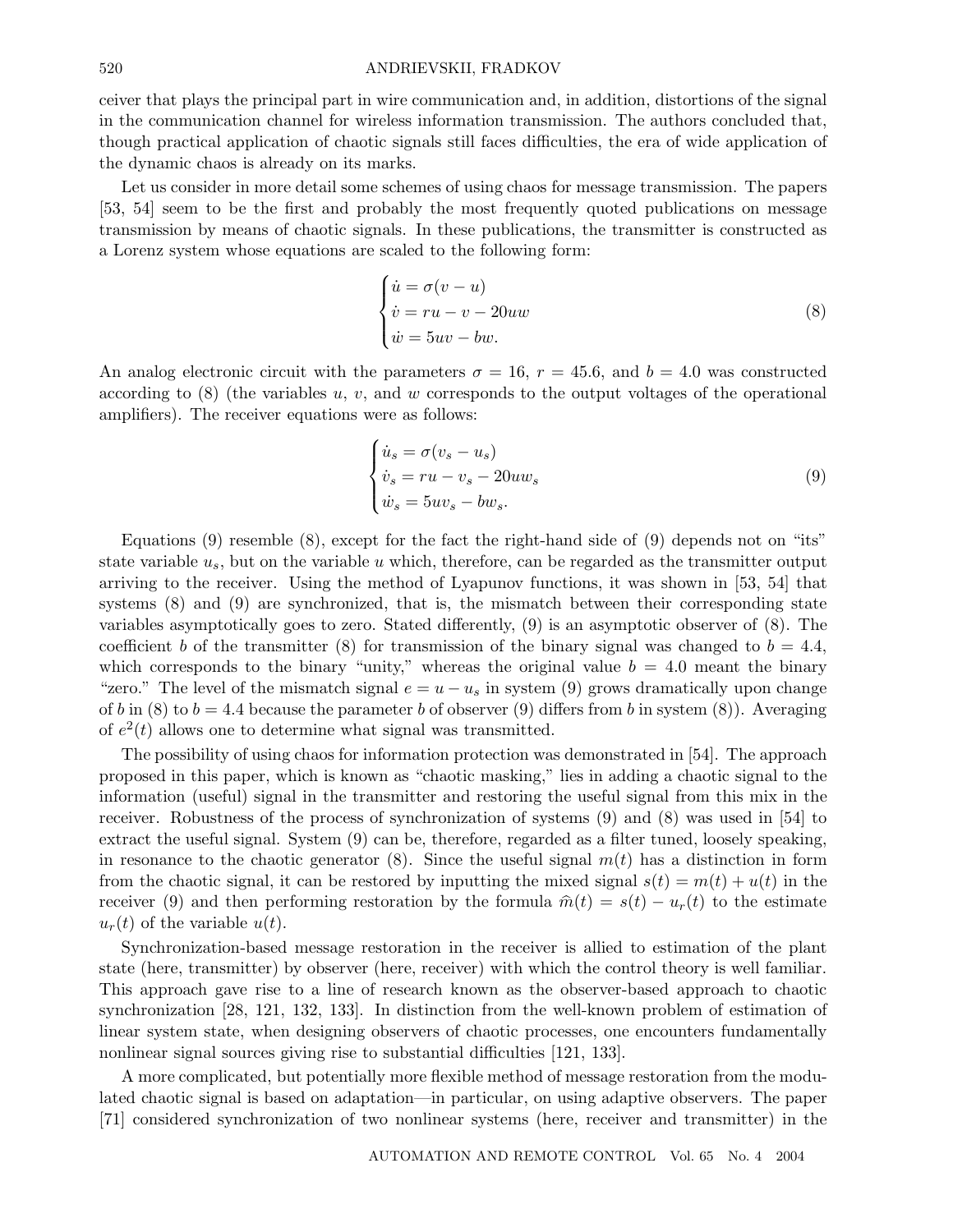conditions of incomplete measurements and incomplete information about the source parameters. The modulated (information) parameters are introduced linearly in the model.

The controlled chaotic modulated-signal generator obeys the Lur'e equations

$$
\dot{x}_d = Ax_d + \varphi_0(y_d) + B \sum_{i=1}^m \theta_i \varphi_i(y_d), \quad y_d = Cx_d,
$$
\n(10)

where  $x_d \in \mathbb{R}^n$  is the vector of modulator state,  $y_d \in \mathbb{R}^l$  is the vector of output (transmitted signals), and  $\theta = [\theta_1, \ldots, \theta_m]^T$  is the modulator parameter vector carrying information about the transmitted message. Design of a receiver (*demodulator*) proceed from the assumption that the nonlinearities  $\varphi_i(\cdot), i = 0, 1, \ldots, m$ , the matrices A and C, and the vector B are known.

A passification-based demodulator [71] is a variety of the adaptive observer which, for known A, B, and C, obeys the equations

$$
\dot{x} = Ax + \varphi_0(y_r) + B\left(\sum_{i=1}^m \hat{\theta}_i \varphi_i(y_r) + \hat{\theta}_0 G(y_r - y)\right),
$$
  
\n
$$
y = Cx,
$$
\n(11)

$$
\dot{\hat{\theta}}_i = \psi_i(y_r, y), \quad i = 0, 1, 2, \dots, m,
$$
\n(12)

where  $x \in \mathbb{R}^n$ ,  $y \in \mathbb{R}^l$ ,  $\hat{\theta}_0 \in \mathbb{R}$ ,  $[\hat{\theta}_1(t), \dots, \hat{\theta}_m(t)]$ <sup>T</sup> is the vector of parameter estimates, and  $G \in \mathbb{R}^l$ is the vector of weight coefficients. The adaptation algorithm (12) which is obtained by a routine use of the speed-gradient method [15] is as follows:

$$
\dot{\hat{\theta}}_i = -\gamma_i (y - y_r) \varphi_i(y_r), \quad i = 1, \dots, m, \quad \dot{\hat{\theta}}_0 = -\gamma_0 (y - y_r)^2,
$$
\n(13)

where  $\gamma_i$   $(i = 0, 1, \ldots, m)$  are the positive gains of the algorithm. In the presence of noise in the communication channel, algorithm (13) may be regularized (robustified) by introducing a parametric feedback or deadzone.

The properties of algorithm (13) and the model examples of message transmission by the controlled Chua system can be found in [4, 5, 31, 32, 71, 72]. Development of this approach which is related with extension of the methods of design of adaptive observers to the nonpassifiable systems was presented in [73] where two methods of designing adaptive observers were proposed and the possibility of using them for message transmission was demonstrated. The method of Lyapunov functions and the Yakubovich–Kalman lemma were used in [67] to design the adaptive observer. Illustrative numerical examples of information transmission by modulation of the parameters of the Lorenz and Chua systems were given. Another approach based on identification of the transmitter parameters from a discrete model can be found in [34].

The issues of robust synchronization of chaotic systems and its possible use for information transmission were discussed in [68]. It was noted that their study is important for ascertaining, on the one hand, the security level of message transmission and, on the other hand, the possibility of restoring the information signal at the mismatch between the real and calculated models of the communication system devices. State observers are used in [68] as above.

Use of the methods of control of chaotic processes for message coding in communication channel was considered in [39, 126]. This coding lies in deliberate redundantization of the transmitted message so as to enable the receiver to restore the message and correct the errors occurring in the channel. We note that by the *control* is meant here the possibility of acting upon the system so that a sequence of characters carrying the message is generated instead of a pseudorandom sequence generated by the uncontrollable system. At that, the system must behave chaotically on the whole. An example of realization of a communication system with chaotic carrier can be found in [25].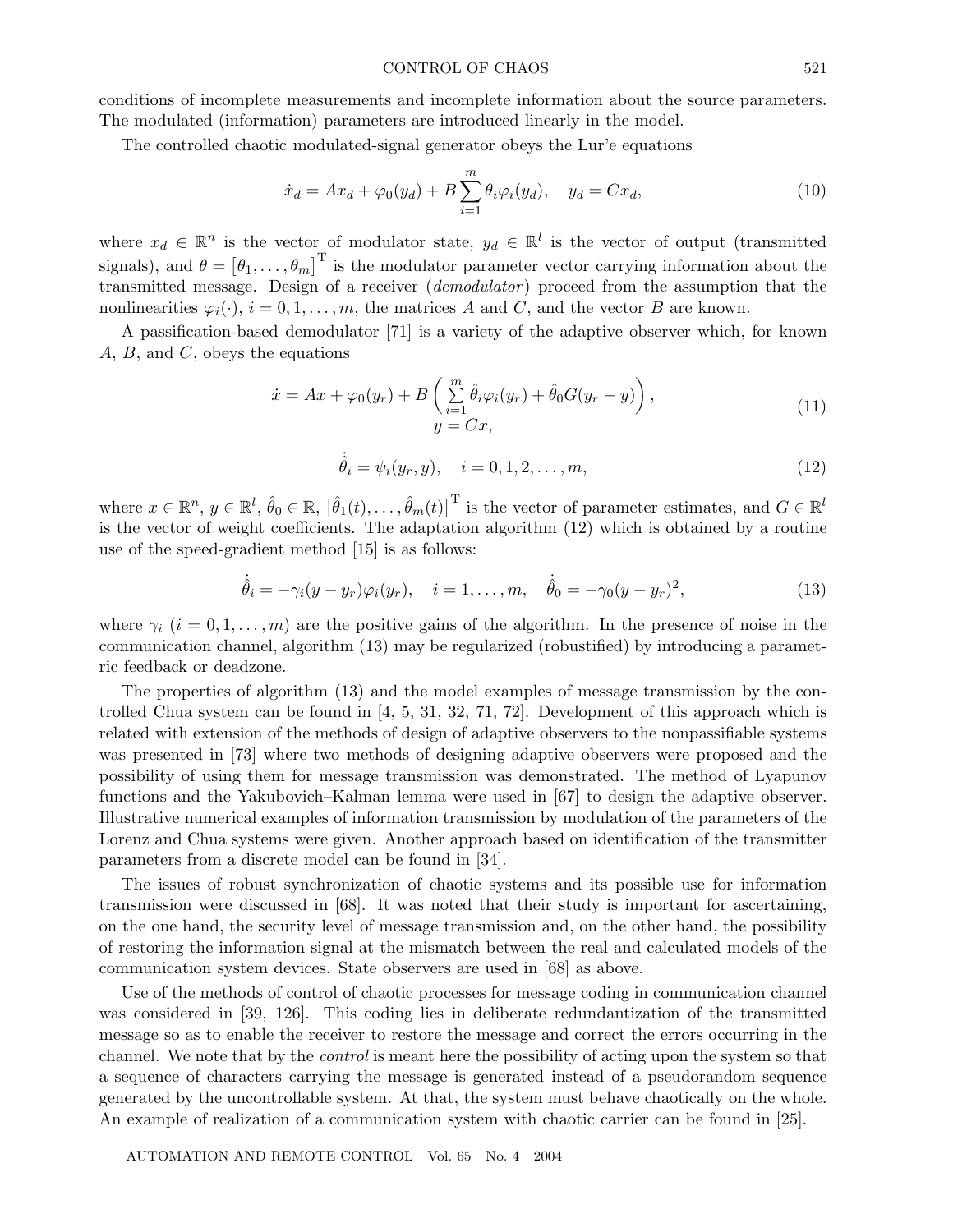Some studies were devoted to the use of the optical (laser) channel for message transmission. For example, [17] discussed the possibility of constructing an optical information channel based on two synchronous  $CO<sub>2</sub>$  lasers with periodic pumping of the active medium. For frequencies of pumping generation that lie near the frequency of system relaxation, the laser generates chaotic pulses with information entered by amplitude modulation. The second (receiving) laser is controlled by injection of radiation from the transmitting laser. The output radiation is used to restore the modulating signal. The experimental setup has two microchip  $Nd:YVO<sub>4</sub>$  lasers with periodic pumping by laser diodes. An acoustooptic modulator with the modulation frequency 4 MHz and depth less than 0.2% was used for external modulation of the laser output radiation. Modulation of the output radiation corresponds to transmission of unit, no modulation corresponds to zero. The frequency of variations of the binary signal in experiments was 100 kHz. As above, synchronization of the chaotic processes in the transmitting and receiving lasers was used for message decoding. The experimental data given in [171] are indicative of a satisfactory reproduction of the information signal at the receiver output. An experimental setup for transmission of information by synchronization of two chaotic lasers can also be found in [168]. It makes use of two semiconductor lasers of the  $1.3\mu$ m range embraced by the optoelectronic time-delayed feedback through high-speed InGaAs photodetectors with the 6 GHz pass band. Passage from regular through quasiperiodic to chaotic oscillations of radiation intensity was observed at reduction of the delay time from 7.47 nsec to 6.9 nsec. The transmitter light flow was sensed by a photodetector whose output was summed with the receiver feedback. In the experiments on information transmission, the useful signal (message) was added to the transmitted feedback. The message was restored at the receiver output using the method of [54] by subtracting the signal of the receiver chaotic generator from its input. Good restoration of the binary signal represented by the pulses of small on-off ratio with the repetition rate 100 MHz was confirmed experimentally. Synchronization of the chaotic semiconductor lasers and the possibility of using it in the communication systems were discussed also in [143] which presented the experimental data on measuring the relative cavity phase of the receiver and transmitter. The results obtained show that this parameter bears on the quality of synchronization.

# 3.5. Information Systems

Various methods of using the chaotic processes for storing and coding information have been proposed by now. It was noted in [3] that basically new information processing systems, chaotic processors, appear in the distance. The potentialities of these processors were demonstrated by "Associative Memory for Pictures" software system intended to recode and access images and the "FacsData Wizard" for control of facsimile documents [3]. The "Nezabudka" (forget-me-not) software system [3, 13] protected by Russian (RF2050072) and USA [62] patents is an extension of this system. It is oriented to accessing documents and finding there certain places in response to natural-language requests. Information is recorded and stored in the form of trajectories of a discrete chaotic system. The corresponding chaotic map is constructed in the course of information coding. Upon starting under arbitrary initial conditions, the trajectory after a transient process is attracted to one of the available cycles and reproduces the corresponding information.

Design of an associative memory based on parametrically related chaotic elements was discussed in [97]. Experimental data on storing information in a chaotic system with a time-delayed feedback were presented in [122], and [114] was devoted to transient chaos-based coding of binary data.

#### 3.6. Chemical Industry and Raw Material Processing

Chaotic stirring, especially of liquids and free-flowing materials, is an important area of studies on the use of controlled chaos. Good stirring of flows, which must be maintained in the combustion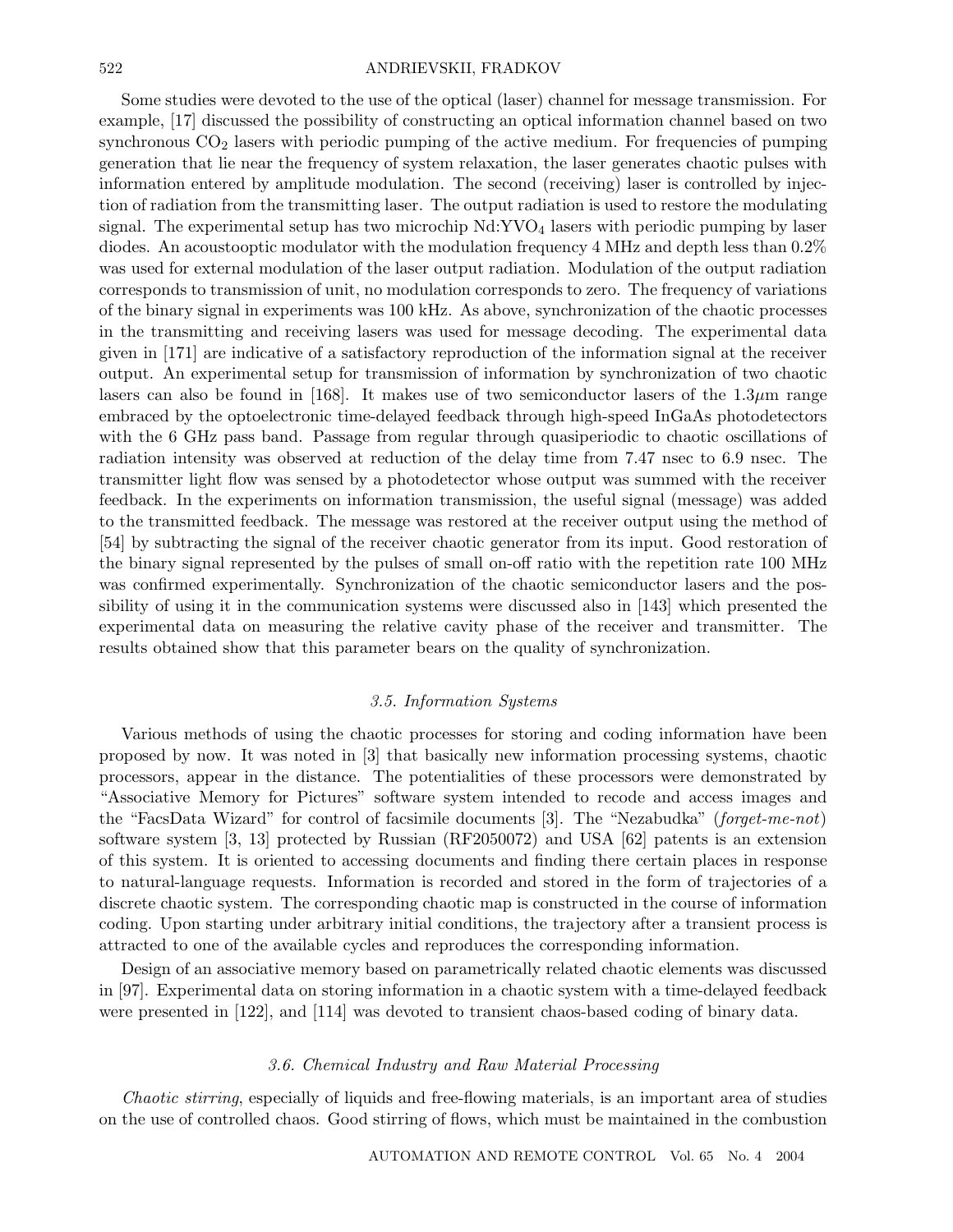chambers, heat exchangers, and other installations [135, 159], is of applied importance in chemical industry for continuously stirring reactors, production of powders and polymers.

In chemical industry, higher rate and quality of stirring reduce the mass of reagents that are not involved in reaction and, consequently, improve the product. As was noted, the cost of purification makes about  $80\%$  of the cost of the finished product. Therefore, careful stirring is of prime importance here. A method for designing control to stabilize chaotic nonisothermal processors in the continuous stirred tank reactors under constrained amplitude and rate of the control action was proposed in [175]. The authors of [99] used an extended variant of the Pyragas algorithm to control the bubbling gas-solid fluidized bed reactors. This control diminishes the bubbles, which in turn leads to better mass transfer of the reagent gas through the bubbles to the catalyst particles.

Stirring of liquid flows. A general method of improving the stirring rate of chaotic flows of liquids on the basis of increased degree of chaoticity was proposed in [159]. This degree is determined using the local values of the Lyapunov exponents characterizing the mean increase in the phase volume. They describe motion of liquid particles in terms of the Hamilton equations on the basis of Lagrange description of the dynamics of two-dimensional flows. Then, consideration is given to the general equations of the following nonlinear dynamic system:

$$
\dot{x} = F(x(t), u(t)),\tag{14}
$$

where  $x(t) \in \mathbb{R}^n$  is the state vector and  $u(t)$  is the flow control parameter. Equations (14) are considered together with the variational system

$$
\dot{w} = M(x, u)w,\tag{15}
$$

where  $M = \partial F / \partial x(x, u)$  is the Jacobi matrix. It was proposed in [159] to measure the local velocity of flow expansion through the quadratic norm w as  $\frac{\partial}{\partial t}|w|^2 = 2w^TM(x, u)w$  and to vary the control parameter according to

$$
\Delta u = \gamma \text{sgn}(w^{\text{T}} \frac{\partial M}{\partial u} w),\tag{16}
$$

where  $\gamma > 0$ . Control action is activated where the greatest local Lyapunov exponent is smaller than its mean value. One can easily see that algorithm (16) is a special case of the speed-gradient algorithm (see [6, Section 4.2]) using the objective function  $Q(x) = |x|^2$ . A discrete control algorithm which also is a special case of the gradient algorithm of [6, Section 4] also is presented in [159] where it is used to improve the degree of chaoticity of the Chirikov (standard) map. The disadvantage of this method lies in the assumption that it is possible to measure the entire state vector and that the parameters of the controlled process are known.

Stirring of free-flowing materials. Spontaneous chaotic granular stirring which is observed in simple cylindrical drums filled in part by small granules was described in [160]. This phenomenon may be observed for sufficiently small—at most  $300 \mu m$  in diameter—granules. It is assumed that the mechanism of appearance of chaotic motions is as follows: the periodic stick-slip motion arises upon shifting the layer separating the fixed and flowing granular zones, which, upon stirring, leads to much weaker adhesion of the granules as compared with that described by the same authors in earlier papers [102, 129].

Stirring of free-flowing materials leads to occurrence of both many nice pictures and examples of self-organization (generation of structures) [87]. One must bear in mind that more active stirring by forceful shaking or faster tumbling does not guarantee a better final mixture. The point is that it is inherent in the free-flowing materials to be divided in density and size of particles by shaking, so that the forced stirring can lead to an opposite result. Self-organization occurs on the basis of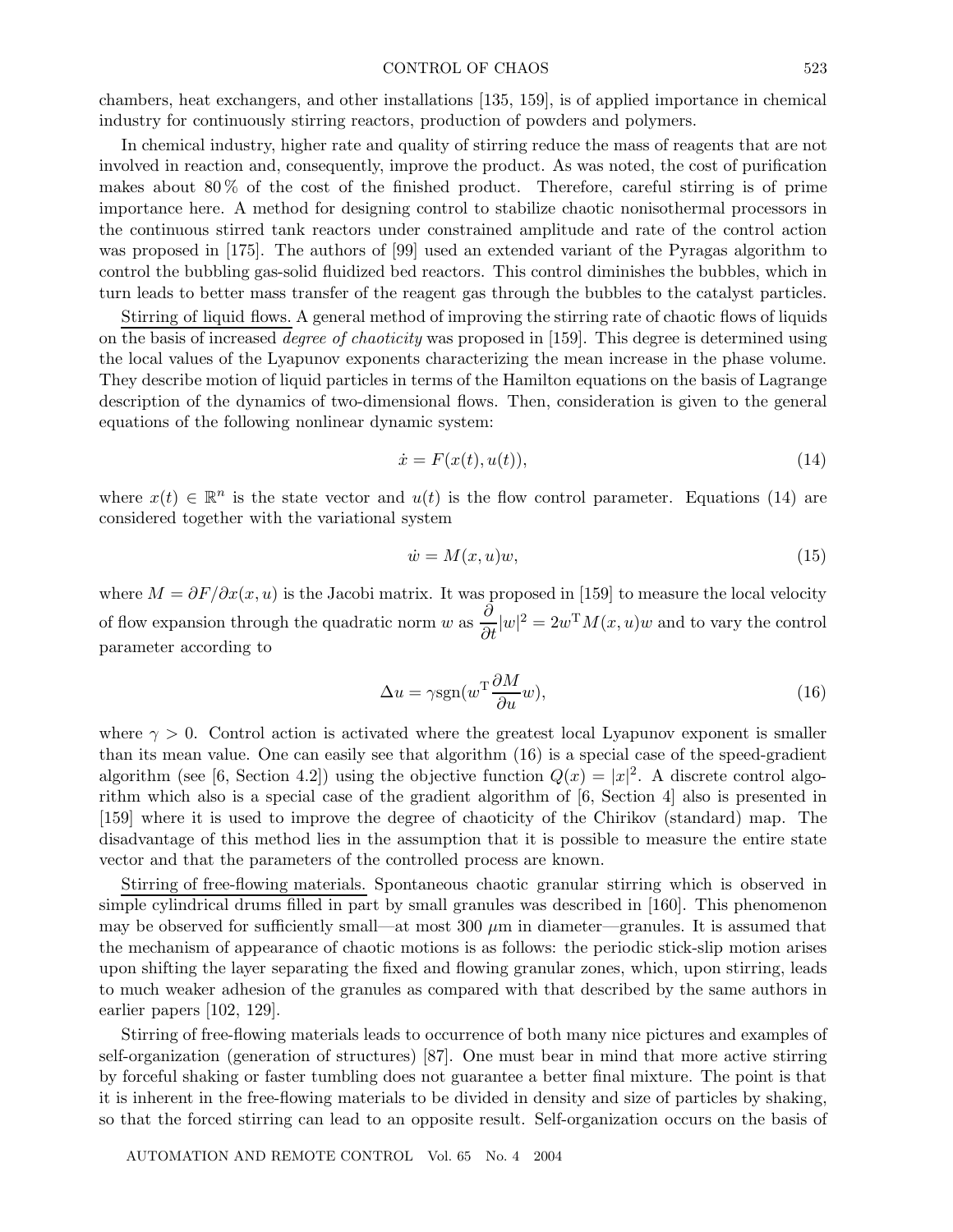two competing phenomena: chaotic advection or chaotic stirring as in liquids, and separation which has no counterpart in liquids. These systems represent the simplest kind of systems where chaos and self-organization are observed and which can be subjected to laboratory studies. The readers are referred to [87] for a good description of stirring of free-flowing materials.

Many authors carried out numerical or experimental study of the quality of stirring as a function of various parameters. As was shown in [103], the flow in elliptical or square mixers, in contrast to the circular mixers, is time-periodic, which leads to chaotic advection and accelerated stirring. As for generation of the external action, the majority of authors accept the open-loop control in the form of periodic time function. This action was used to improve stirring of free-flowing materials [45]. Stirring of liquids in the two-dimensional square cavity under pulsing periodic velocity of the cover was considered in [30] by means of spatial discretization of the spectral element. It seems that the most strict treatment of the problem of optimal stirring was given in [56] whose authors consider the prototypical problem of stirring as that of control aimed at determining a mode of liquid flow variation such that the entropy is maximized. To this end, a corresponding apparatus of the ergodic theory is used to determine the entropy of the periodic sequences and the mode of operation maximizing the entropy among all periodic modes generated by the mutually orthogonal flows.

The idea of chaotization of stirring of free-flowing materials was introduced into industrial practice in the machines manufactured by Kroosher Technologies Company,<sup>3</sup> whose products include a "Kroosher" mechanical contrivance which is attached to the rod of a vibrating screen and creates additional oscillations imparted to the machine actuator by means of wear-resistant internal mechanical parts. As the result, the energy of one-frequency oscillations is rearranged between the frequencies in a wide range. Multi-frequency excitation is amplified on the screen cells owing to the resonance characteristics, which improves the installation productivity.

# 4. OTHER APPLICATIONS

Scheduling of industrial processes (in the wide sense of the word) was discussed in [151] which considered a system consisting of concurrently operating machines and a distribution switch (server). Depending on the properties of the system under study, a mode with chaotic switchings of the server may arise. The paper calculated the probabilities of distribution of the chaotic return times and analyzed losses of products caused by switchings vs. the maintenance schedule. The paper proposed and substantiated a maintenance schedule minimizing the general losses of switching time, which improves productivity of the entire system. Consideration was also given to the production lines that usually have more than one level of interacting machines. Data on modeling a three-level production system with neighboring switching instants were given. Numerical analysis revealed occurrence of chaotic "travelling waves." The results of modeling also demonstrated that individual machines are not synchronized, but "global" synchronization of the switching frequencies is observed between the serially organized network levels.

The number of existing and potential applications of chaos and its control is rapidly growing. The following of the recent applications deserve mentioning:

(1) applications to the numerical methods of analysis (stability analysis of fixed points [123] and stabilization of the Richardson eigenvector algorithm [85]);

- (2) use of chaos for information processing [58, 108, 161];
- (3) control of system complexity [69].

<sup>3</sup> Company site http://www.kroosh.com/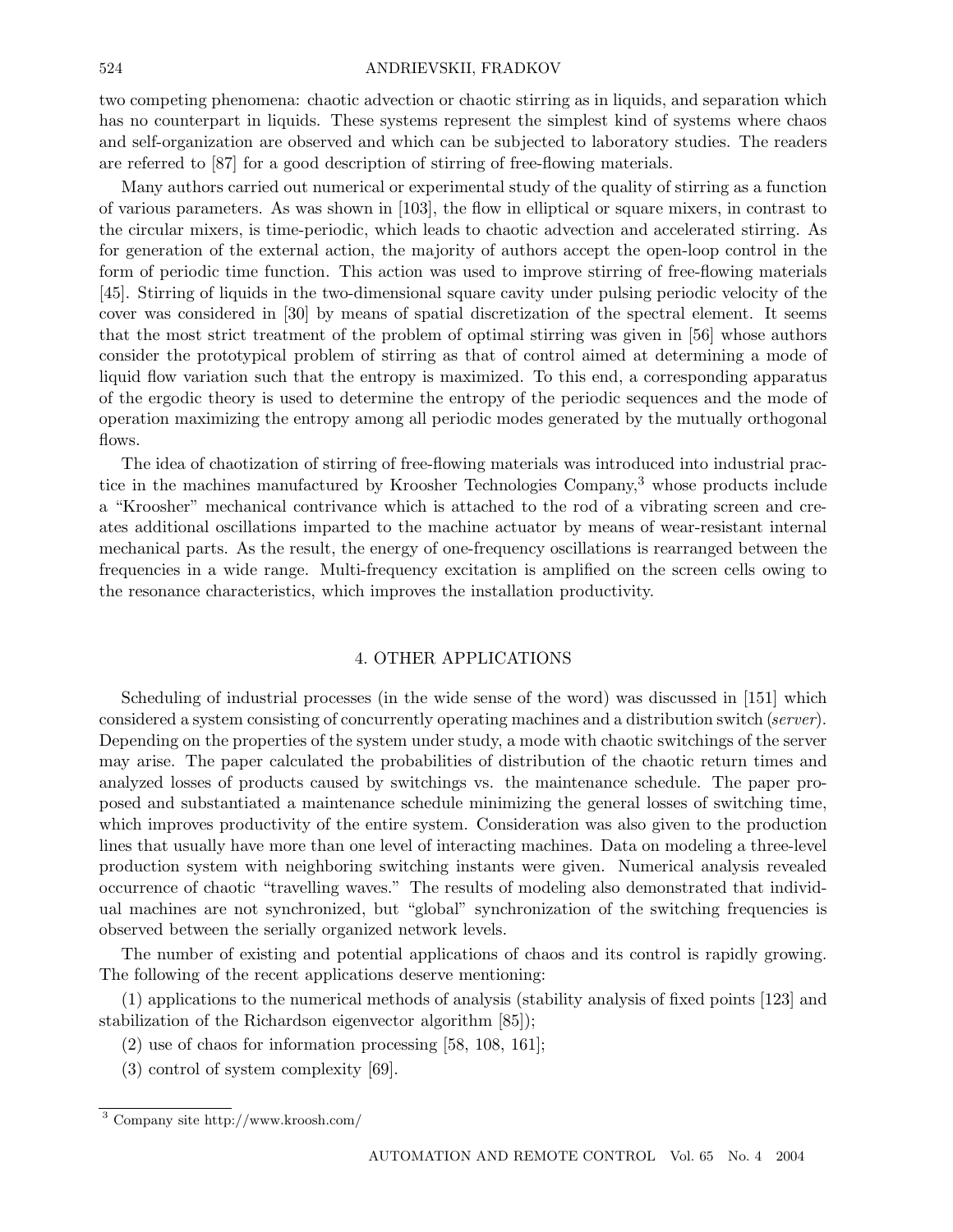### 5. CONCLUSIONS

Separation of a wide class of control-theoretical applications (cybernetics in a wide sense of this word) oriented to the development of other scientific theories, rather than to industrial applications is an important feature of the state-of-the-art in cybernetics. The majority of such works are published in physical, rather than engineering, journals, which is indicative of the advent of a new branch of physics, the cybernetical physics [20, 22] which applies cybernetical analysis to physical systems. Control of chaos is a branch of cybernetical physics. Complexity of the chaotic dynamics gives rise to new problems of control that stimulate further development of the control theory.

An important class of applications relies on chaos to describe uncertainty in the behavior of dynamic systems. In contrast to other methods of describing uncertainty such as stochastic, fuzzy, and so on, the chaotic system provides a natural tool for describing uncertainty of oscillation characteristics (frequency, phase, amplitude) by a few parameters. Development of the methods of control under chaotic uncertainty was started only recently.

It deserves noting that complexity of the arising problems compels the researchers to use simplistic models of the control plants even in the works dealing with technical applications. In fact, many applications are just "potentialities" whose realization is possible only in future and only under certain conditions. Nevertheless, the present authors believe that familiarization with new formulations and their discussion can be beneficial for future development both of the control theory and its applications.

#### ERRATA

The present authors take an opportunity to point out the errors committed in Part I of the present review (B.R. Andrievskii and A.L. Fradkov, Control of Chaos: Methods and Applications. I. Methods, Avtom. Telemekh., 2003, no. 5, pp. 3–45):

- 1. p. 695, line 7 above: read "matrix  $\Phi(\tau)$ " instead of "matrix  $\Phi(t)$ "
- 2. p. 684, line 27 above: read " $\lambda > 0$  and for all" instead of " $\lambda$  and for all"
- 3. p. 685 after formula (31): read "such that the closed" instead of "if closed"

#### REFERENCES

- 1. Alekseev, V.V. and Loskutov, A.Yu., Parametric Action-based Destochatization of the System with Strage Attractor, Vestn. Mosk. Gos. Univ., Mat. Mekh. Fiz. Astron., 1985, vol. 26, no. 3, pp. 40–44.
- 2. Alekseev, V.V. and Loskutov, A.Yu., On the Possibility of Controlling a System with Strage Attractor, in Problemy ekologicheskogo monitoringa i modelirovaniya ekosistem (Problems of Ecological Monitoring and Modeling of Ecosystems), Leningrad: Gidrometeoizdat, 1985, vol. VIII.
- 3. Andreev, Yu.V., Dmitriev, A.S., and Kuminov, D.A., Chaotic Processors, Usp. Sovrem. Radioelektr. (Zarub. Radioelektron.), 1997, no. 10, pp. 50–79.
- 4. Andrievskii, B.R. and Fradkov, A.L., Control of Nonlinear Oscillatory and Chaotic Systems, Ch. 13, in Izbrannye glavy teorii avtomaticheskogo upravleniya (Selected Chapters of the Automatic Control Theory), St. Petersburg: Nauka, 1999.
- 5. Andrievskii, B.R. and Fradkov, A.L., Elementy matematicheskogo modelirovania v programmnyh sredakh MATLAB 5 i Scilab (Elements of Mathematical Modeling in MATLAB 5 and Scilab Program Environments), St. Petersburg: Nauka, 2001.
- 6. Andrievskii, B.R. and Fradkov, A.L., Control of Chaos: Methods and Applications. I. Methods, Avtom. Telemekh., 2003, no. 5, pp. 3–45.
- 7. Volkovskii, A.R. and Rul'kov, N.F., Lett. Zh. Teor. Fiz., 1993, no. 19, p. 3.
- 8. Ginzburg, N.S., Zaitsev, N.I., Il'akov, E.V., et al., Chaotic Generation in the Megawatt Backward-wave Tubes, Zh. Teor. Fiz., 2001, vol. 71, no. 11, pp. 73–80.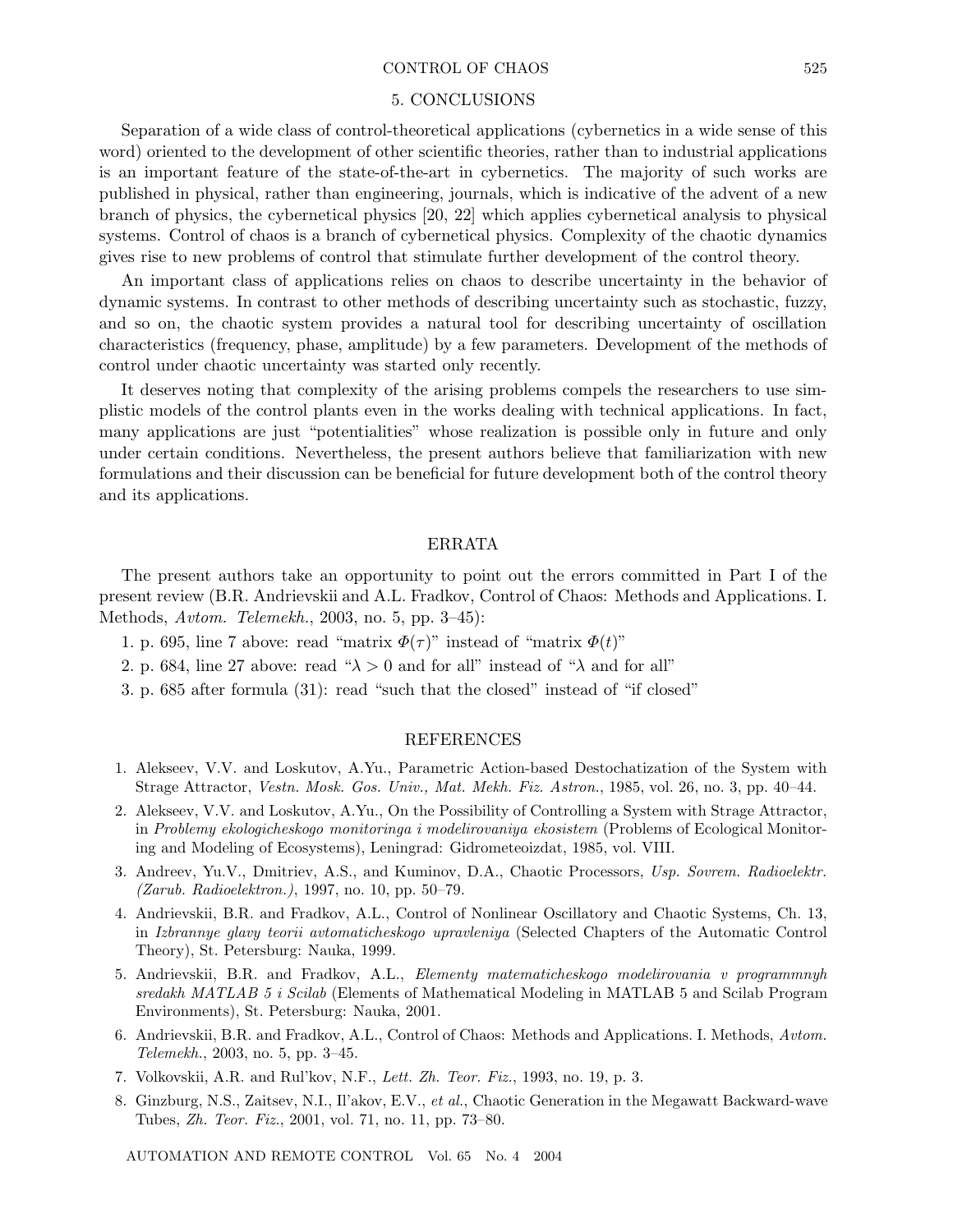- 9. Glumov, V.M., Zemljakov, S.D., Rutkovskii, V.Yu., and Suhanov, V.M., Spatial Angular Motion of the Flexible Spacecraft: The Modal-physical Model and Its Characteristics, Avtom. Telemekh., 1998, no. 12, pp. 38–50.
- 10. Dmitriev, A.S., Panas, A.I., and Starkov, S.O., Dynamic Chaos as a Paradigm of the Modern Communication Systems, Zarub. Radioelektron., 1997, no. 10, pp. 4–26.
- 11. Dmitriev, A.S. and Kuz'min, L.V., Information Transmission Using Synchronous Chaotic Response in the Presence of Filtering in Communication Channel, Lett. Zh. Teor. Fiz., 1999, vol. 25, no. 16, pp. 71–77.
- 12. Dmitriev, A.S. and Panas, A.I., Dinamicheskii khaos: novye nositeli informatsii dlya sistem svyazi (Dynamic Chaos: New Data Carriers for Communication Systems), Moscow: Nauka, 2002.
- 13. Dmitriev, A.A., Chaotic Sequences Containing Given Information, Radiotekh. Elektron., 2002, vol. 47, no. 11, pp. 1370–1375.
- 14. Loiko, N.A., Naumenko, A.V., and Turovets, S.I., Action of the Pyragas Feedback on Dynamics of the Laser with Modulatin of Losses, Zh. Eksp. Teor. Fiz., 1997, vol. 112, no. 4 (10), pp. 1516–1530.
- 15. Miroshnik, I.V., Nikiforov, V.O., and Fradkov, A.L., Nelineinoe i adaptivnoe upravlenie slozhnymi dinamicheskimi sistemami (Nonlinear and Adaptive Control of Complex Dynamic Systems), St. Petersburg: Nauka, 2000.
- 16. Moon, F., Chaotic and Fractal Dynamics: An Introduction for Applied Scientists and Engineers, New York: Wiley, 1992. Translated under the title Khaoticheskie kolebaniya, Moscow: Mir, 1990.
- 17. Napartovich, A.P. and Suharev, A.G., Information Decoding in the Chaotic Laser System Controlled by Chaotic Signal, Kvantovaya Elektron., 1998, vol. 25, no. 1, pp. 85–88.
- 18. Nejmark, Yu.I. and Landa, P.S. Stokhasticheskie i khaoticheskie kolebaniya (Stochastic and Chaotic Oscillations), Moscow: Nauka, 1987.
- 19. Rabinovich, M.I. and Trubetskov, D.I., Vvedenie v teoriyu kolebanii i voln (Introduction to the Theory of Oscillations and Waves), Moscow: Nauka, 1984.
- 20. Fradkov, A.L., Feedback-based Study of Physical Systems, Avtom. Telemekh., 1999, no. 3, pp. 213–230.
- 21. Fradkov, A.L. and Andrievskii, B.R., Damping of Spacecraft Oscillations by Small-poer Control, Tez. X SPb. mezhd. konf. po integrirovannym navigatsionnym sistemam (Proc. X St. Petersburg Int. Conf. on Integrated Navigation Systems), St. Petersburg: GNC RF-CNII "Elektropribor", 2003.
- 22. Fradkov, A.L., Kiberneticheskaya fizika: principy i primery (Cybernetical Physics: Principles and Examples), St. Petersburg: Nauka, 2003.
- 23. Khramov, A.E. and Rempen, I.S., Impact of Delayed-time Feedback on Complex Dynamics in the Hydrodynamic Pierce Model, Radiotekh. Elektron., 2002, vol. 47, no. 6, pp. 732–738.
- 24. Shalfeev, V.D., Osipov, G.V., Kozlov, A.K., and Volkovskii, A.R., Chaotic Oscillations: Generation, Synchronization, Control, Zarub. Radioelektron. Usp. Sovr. Radioelektron., 1997, no. 10, pp. 27–49.
- 25. Shimanskii, V.E., Communication System with Chaotic Carrier Based on the ADSP-2181 Digital Signal Processor, Izv. Vuzov, Prikl. Nelin. Dinam., 1998, vol. 6, no. 5, pp. 66–75.
- 26. Abel, A. and Schwarz, W., Chaos Communication—Principles, Schemes, and System Analysis, Proc. IEEE, 2002, vol. 90, no. 5, pp. 691–710.
- 27. Aliev, K.M., Kamilov, I.K., Ibragimov, Kh.O., and Abakarova, N.S., Synchronization of Chaos and Small Signal Amplification in Electron-Hole Plasma of Germanium, in Proc. 2003 Int. Conf. "Physics and Control," Fradkov, A.L. and Churilov, A.N., Eds., St. Petersburg, Russia, 2003, pp. 675–679.
- 28. Alvarez-Ramirez, J., Puebla, H., and Cervantes, I., Stability of Observer-Based Chaotic Communications for a Class of Lur'e Systems, Int. J. Bifurcat. Chaos, 2002, vol. 12, no. 7, pp. 1605–1618.
- 29. Amann, A., Schöll, E., Baba, N., and Just, W., Time Delayed Feedback Control of Chaos by Spatio-Temporal Filtering, 2003 Int. Conf. "Physics and Control," St. Petersburg, 2003 (http://www.rusycon.ru).
- 30. Anderson, P.D., Galaktionov, O.S., Peters, G.W.M., van de Vosse, F.N., and Meijer, H.E.H., Chaotic Fluid Mixing in Non-Quasi-Static Time-Periodic Cavity Flows, Int. J. Heat Fluid Flow, 2000, vol. 21, pp. 176–185.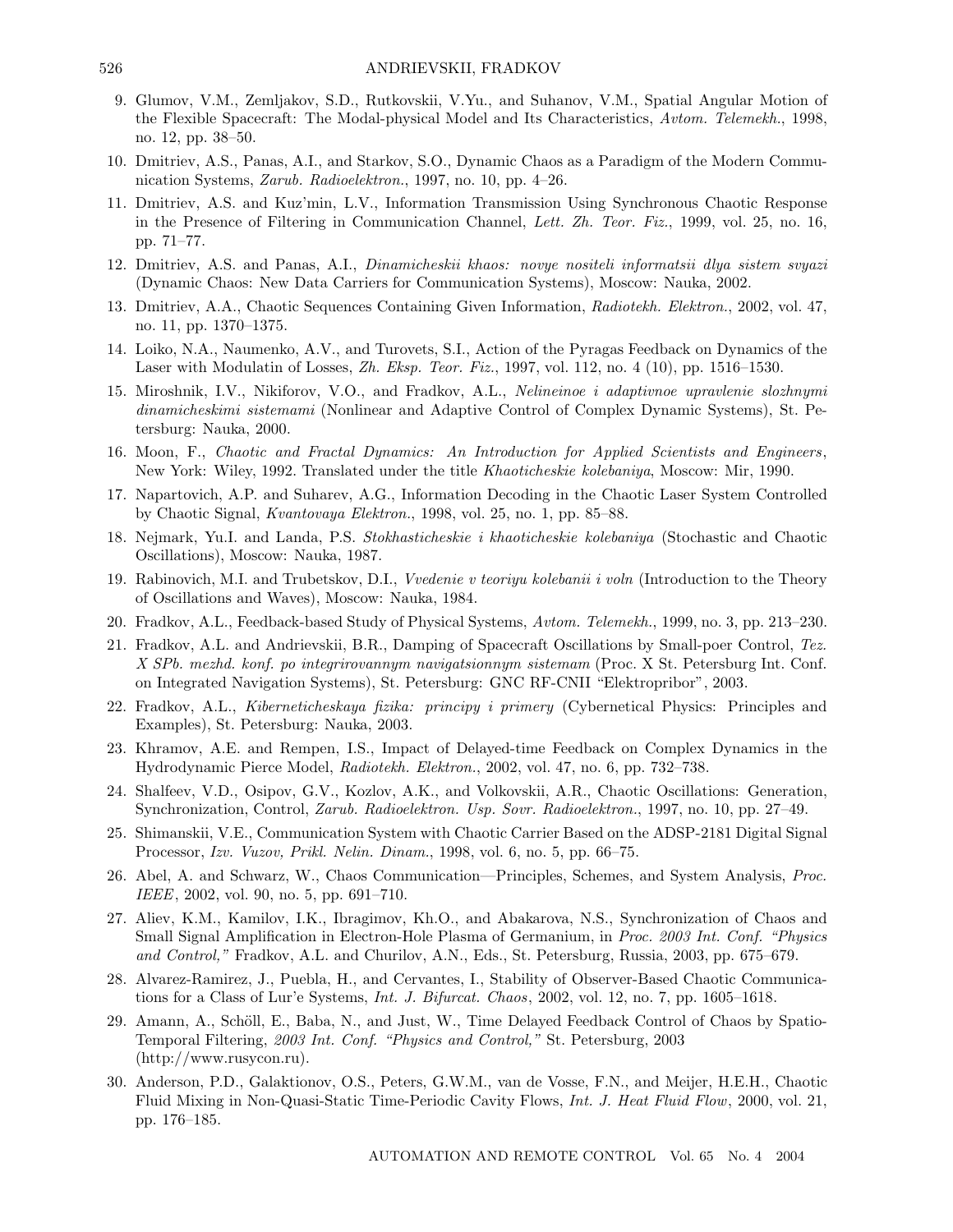- 31. Andrievsky, B. and Fradkov, A., Information Transmission by Adaptive Synchronization with Chaotic Carrier and Noisy Channel, Proc. 39th IEEE Conf. Dec. Contr., Sydney, 2000.
- 32. Andrievsky, B.R., Adaptive Synchronization Methods for Signal Transmission on Chaotic Carriers, Math. Comput. Simulation, 2002, vol. 58, no. 4–6, pp. 285–293.
- 33. Andrievsky, B.R., Boykov, K.B., and Fradkov, A.L., Numerical and Experimental Excitability Analysis of Multi-Pendulum Mechatronics System, 15th IFAC World Congress on Automatic Control, Barcelona, July 2002.
- 34. Anishchenko, V.S. and Pavlov, A.N., Global Reconstruction in Application to Multichannel Communication, Phys. Revol. E, 1998, vol. 57, no. 2, pp. 2455–2457.
- 35. Ashhab, M., Salapaka, M.V., Dahleh, M., and Mezic, I., Control of Chaos in Atomic Force Microscopes, Am. Contr. Conf., 1997, vol. 1, pp. 196–202.
- 36. Ashhab, M., Salapaka, M.V., Dahleh, M., and Mezic, I., Dynamical Analysis and Control of Microcantilevers, Automatica, 1999, vol. 35, pp. 1663–1670.
- 37. Bai, E.-W., Lonngren, K.E., and Sprott, J.C., On the Synchronization of a Class of Electronic Circuits That Exhibit Chaos, Chaos, Solitons, Fractals, 2002, vol. 13, pp. 1515–1521.
- 38. Baptista, M.S., Cryptography with Chaos, Phys. Lett. A, 1998, vol. 240, pp. 50–54.
- 39. Baptista, M.S., Macau, E.E., Grebogi, C., et al., Integrated Chaotic Communication Scheme, Phys. Revol. E, 2000, vol. 64, no. 4, pp. 4835–4845.
- 40. Baptista, M.S., Macau, E.E., and Grebogi, C., Conditions for Efficient Chaos-Based Communication, Chaos, 2003, vol. 13, no. 1, pp. 145–150.
- 41. Barratt, C., On the Control of Chaos in Extended Structures, J. Vibration Acoustics—Trans. ASME, 1997, vol. 119, pp. 551–556.
- 42. Batlle, C., Fossas, E., and Olivar, G., Stabilization of Periodic Orbits of the Buck Converter by Time-Delayed Feedback, Int. J. Circ. Theory Appl., 1999, vol. 27, pp. 617–631.
- 43. Bishop, S.R. and Xu, D., The Use of Control to Eliminate Subharmonic and Chaotic Impacting Motions of a Driven Beam, J. Sound Vibr., 1997, vol. 205, pp. 223–234.
- 44. Brandt, M.E., Shih, H.T., and Chen, G.R., Linear Time-delay Feedback Control of a Pathological Rhythm in a Cardiac Conduction Model, Phys. Revol. E, 1997, vol. 56, pp. 1334–1337.
- 45. Brone, D. and Muzzio, F.J., Size Segregation in Vibrated Granular Systems: A Reversible Process, Phys. Revol. E, 1997, vol. 56, no. 1, pp. 1059–1063.
- 46. Chaos in Chemistry and Biochemistry, Field, R.J. and Gyorgyi, L., Eds., Singapore: World Scientific, 1992.
- 47. Chaos and Non-linear Models in Economics. Theory and Applications, Creedy, J. and Martin, V.L., Eds., Melbourne: Edward Elgar, 1994.
- 48. Chen, J.H., Chau, K.T., Siu, S.M., and Chan, C.C., Experimental Stabilization of Chaos in a Voltage-Mode Dc Drive System, IEEE Trans. Circ. Syst. I, 2000, no. 47, pp. 1093–1095.
- 49. Chen, L.Q. and Cheng, C.J., Controlling Chaotic Oscillations of Viscoelastic Plates by the Linearization via Output Feedback, App. Math. Mech. Engl. Ed., 1999, no. 220, pp. 1324–1330.
- 50. Chen, H.-K., Chaos and Chaos Synchronization of a Symmetric Gyro with Linear-Plus-Cubic Damping, J. Sound Vibr., 2002, vol. 255, no. 4, pp. 719–740.
- 51. Chen, Li-Qun and Liu Yan-Zhu, Chaotic Attitude Motion of a Magnetic Rigid Spacecraft and Its Control, Int. J. Non-Linear Mechanics, 2002, vol. 37, pp. 493–504.
- 52. Gluckman, B.J., Control of Seizing Neuronal Networks, in Experimental Chaos. 6th Experimental Chaos Conf., Potsdam, Germany, 2001, AIP Conf. Proc., Boccaletti, S., Gluckman, B.J., Kurths, J., et al., New York, 2002, vol. 622, pp. 105–107.
- 53. Cuomo, K.M., Oppenheim, A.V., and Strogatz, S.H., Synchronization of Lorenz-based Chaotic Circuits with Application to Communications, IEEE Trans. Circ. Syst.—II, 1993, vol. 40, no. 10, pp. 626–633.
- 54. Cuomo, K.M. and Oppenheim, A.V., Circuit Implementation of Synchronized Chaos with Applications to Communications, Phys. Rew. Lett., 1993, vol. 71, no. 1, pp. 65–68.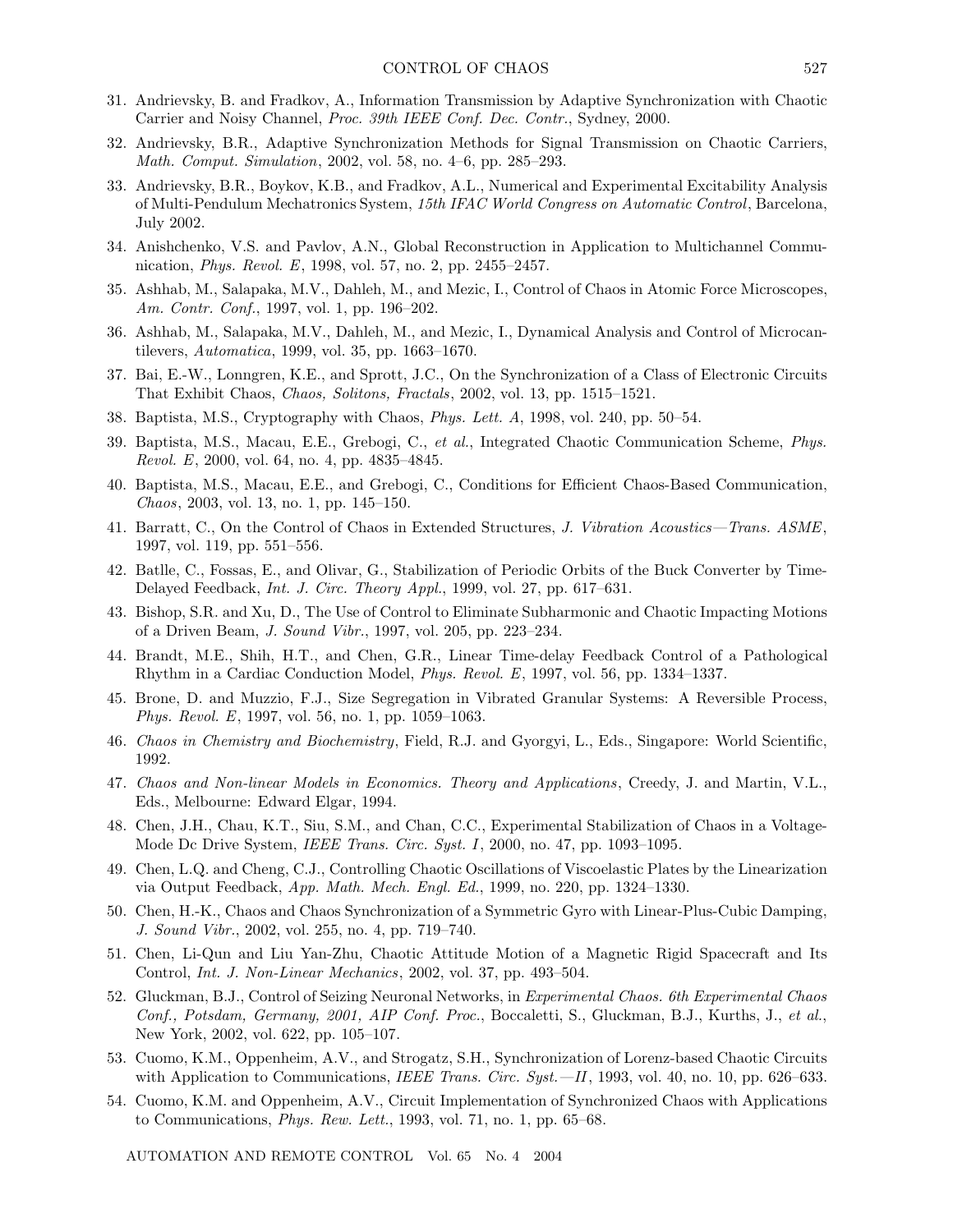- 55. Complexity, Chaos, and Biological Evolution, NATO ASI Series, ser. B: Physics, Mosekilde, E. and Mosekilde, L., Eds., New York: Plenum, 1991, vol. 270.
- 56. D'Alessandro, D., Dahleh, M., and Mezic, I., Control of Mixing in Fluid Flow: A Maximum Entropy Approach, IEEE Trans. Automat. Control, 1999, vol. 44, no. 10, pp. 1852–1863.
- 57. Davies, M.L., Halford-Maw, P.A., Hill, J., Tinsley, M.R., Johnson, B.R., Scott, S.K., Kiss, I.Z., and Gáspár, V., Control of Chaos in Combustion Reactions, J. Phys. Chem. A, 2000, vol. 104, pp. 9944– 9952.
- 58. Dedieu, H. and Ogorzalek, M., Chaos Based Information Processing, Int. J. Bifurcat. Chaos, 2000, vol. 10, no. 4, pp. 737–748.
- 59. Desharnais, R.A., Costantino, R.F., Cushing, J.M., et al., Chaos and Population Control of Insect Outbreaks, Ecology Lett., 2001, vol. 4, 229–235.
- 60. Dhamala, M. and Lai, Y.C., Controlling Transient Chaos in Deterministic Flows with Applications to Electrical Power Systems and Ecology, Phys. Revol. E, 1999, vol. 59, pp. 1646–1655.
- 61. Ditto, W.L., Spano, M.L., In, V., Neff, J., Meadows, B., Langberg, J.J., Bolmann, A., and McTeague, K., Control of Human Atrial Fibrillation, Int. J. Bifurcat. Chaos, 2000, vol. 10, pp. 593–601.
- 62. Dmitriev, A., Andreev, Yu., Belsky, Yu., et al., US Patent 5774587: Method of Objects Recognition, Dec. 1, 1995.
- 63. Dolov, A.M. and Kuznetsov, S.P., Application of Idea of Chaos Control to Stabilization of Stationary Generation in Backward-Wave Oscillator, in Proc. 2003 Int. Conf. "Physics and Control", Fradkov, A.L. and Churilov, A.N., Eds., St. Petersburg, Russia, 2003, pp. 507–509.
- 64. Dykstra, R., Tang, D.Y., and Heckenberg, N.R., Experimental Control of Single-Mode Laser Chaos by Using Continuous, Time-Delayed Feedback, Phys. Revol. E, 1998, vol. 57, pp. 6596–6598.
- 65. Elmer, F.J., Controlling Friction, Phys. Revol. E, 1998, vol. 57, pp. 4903–4906.
- 66. Fang, C.C. and Abed, E.H., Robust Feedback Stabilization of Limit Cycles in Pwm Dc-Dc Converters, Nonlin. Dynam., 2002, vol. 27, pp. 295–309.
- 67. Feki, M., An Adaptive Chaos Synchronization Scheme Applied to Secure Communication, Chaos, Solitons, Fractals, 2003, vol. 18, pp. 141–148.
- 68. Femat, R., Jauregui-Ortiz, R., and Solís-Perales, G., A Chaos-Based Communication Scheme via Robust Asymptotic Feedback, IEEE Trans. Circ. Syst. I, 2001, vol. 48, pp. 1161–1169.
- 69. Feudel, U. and Grebogi, C., Multistability and the Control of Complexity, Chaos, 1997, vol. 7, pp. 597– 604.
- 70. Fradkov, A.L. and Pogromsky, A.Yu., Introduction to Control of Oscillations and Chaos, Singapore: World Scientific, 1998.
- 71. Fradkov, A.L., Nijmeijer, H., and Markov, A.Yu., Adaptive Observer-based Synchronization for Communication, Int. J. Bifurcat. Chaos, 2000, vol. 10, no. 12, pp. 2807–2813.
- 72. Fradkov, A.L. and Andrievsky, B.R., Adaptive Robustified Synchronization Methods for Chaos-based Information Transmission, Proc. 1st IEEE Int. Conf. Circ. Syst. for Communic., St. Petersburg, 2002, pp. 275–280.
- 73. Fradkov, A.L., Nikiforov, V.O., and Andrievsky, B.R., Adaptive Observers for Nonlinear Nonpassifiable Systems with Application to Signal Transmission, Proc. 41st IEEE Conf. Dec. and Contr. (CDC '02), USA, 2002, pp. 47046–4711.
- 74. Friedel, H., Grauer, R., and Spatschek, K.H., Controlling Chaotic States of a Pierce Diode, Phys. Plasmas, 1998, vol. 5, pp. 3187–3194.
- 75. Gad-el-Hak, M., Flow Control: Passive, Active, and Reactive Flow Management, London: Cambridge Univ. Press, 2000.
- 76. Garfinkel, A., Spano, M.L., Ditto, W.L., and Weiss, J.N., Controlling Cardiac Chaos, Science, 1992, vol. 257, pp. 1230–1235.
- 77. Ge, Z.-M. and Lin, T.-N., Chaos, Chaos Control and Synchronization of Electro-Mechanical Gyrostat System, J. Sound Vibr., 2003, vol. 259, no. 3, pp. 585–603.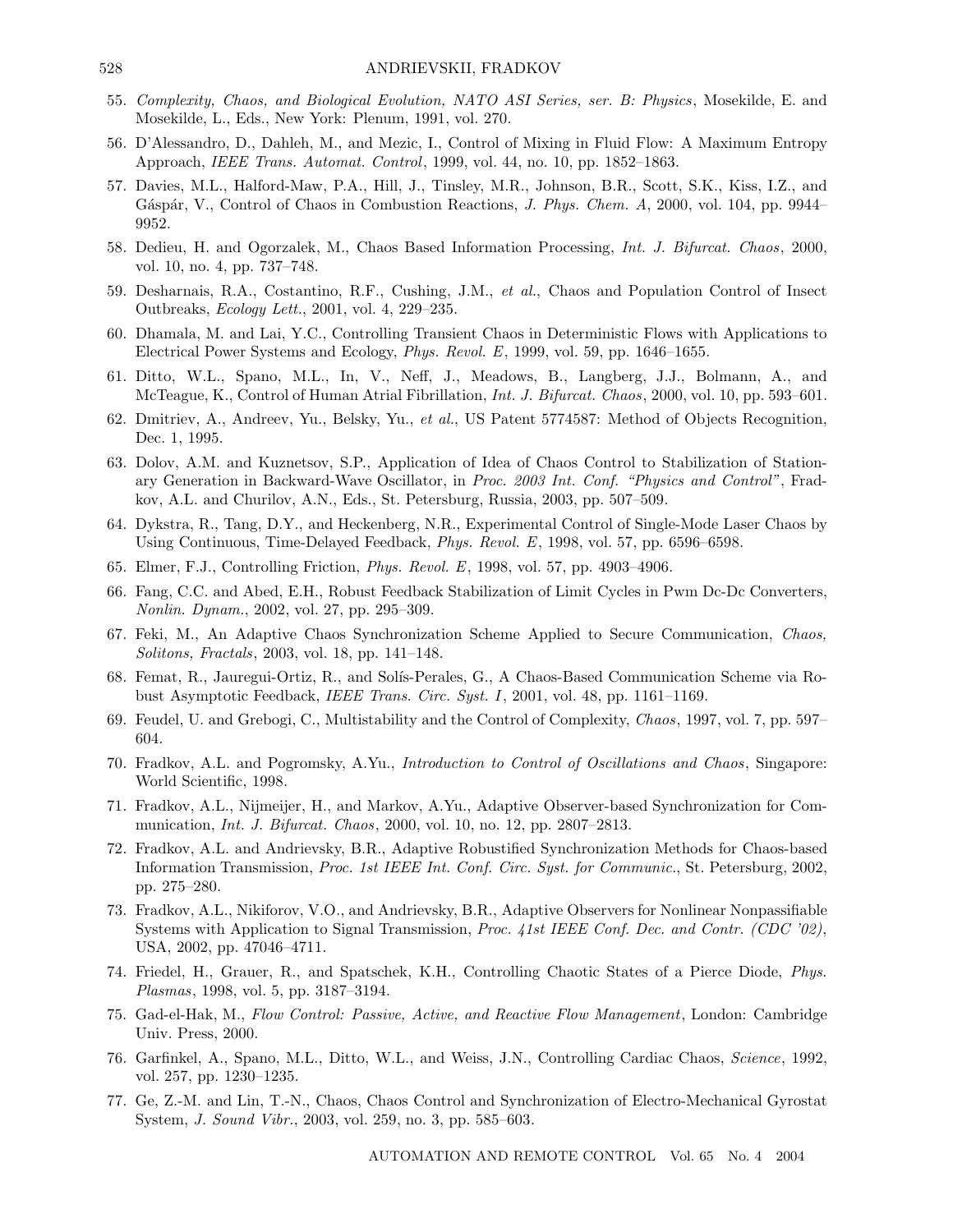- 78. Ge, Z.M. and Shiue, J.S., Non-linear Dynamics and Control of Chaos for a Tachometer, J. Sound Vibr., 2002, vol. 253.
- 79. Ghezzi, L.L. and Piccardi, C., PID Control of a Chaotic System: An Application to an Epidemiological Model, Automatica, 1997, vol. 33, pp. 181–191.
- 80. Giona, M., Functional Reconstruction of Oscillating Reaction: Prediction and Control of Chaotic Kinetics, Chem. Engr. Sci., 1992, vol. 47, pp. 2469–2474.
- 81. Glorieux, P., Control of Chaos in Lasers by Feedback and Nonfeedback Methods, *Int. J. Bifurcat.* Chaos, 1998, vol. 8, pp. 1749–1758.
- 82. Guderian, A., Munster, A.F., Jinguji, M., Kraus, M., and Schneider, F.W., Resonant Chaos Control by Light in a Chemiluminescent Reaction, Chem. Phys. Lett., 1999, vol. 312, pp. 440–446.
- 83. Habel, R. and Beige, H., Ferroelectric Systems with Controlled Chaos, Int. J. Bifurcat. Chaos, 1997, vol. 7, pp. 199–204.
- 84. Harb, A.M. and Abdel-Jabbar, N., Controlling Hopf Bifurcation and Chaos in a Small Power System, Chaos, Solitons, Fractals, 2003, vol. 18, pp. 1055–1063.
- 85. He, S., Stabilizing the Richardson Eigenvector Algorithm by Controlling Chaos, Comput. Phys., 1997, vol. 11, pp. 194–198.
- 86. Heertjes, M.F. and Van de Molengraft, M.J.G., Controlling the Nonlinear Dynamics of a Beam System, Chaos, Solitons, Fractals., 2001, vol. 12, pp. 49–66.
- 87. Hill, K.M., Gilchrist, J.F., Ottino, J.M., Khakhar, D.V., and McCarthy, J.J., Mixing of Granular Materials: A Test-Bed Dynamical System for Pattern Formation, Int. J. Bifurcat. Chaos, 1999, vol. 9, pp. 1467–1484.
- 88. Holt, T.A., A Chaotic Model for Tight Diabetes Control, Diabetic Medicine, 2002, vol. 19, pp. 274–278.
- 89. Holyst, J.A., Hagel, T., and Haag, G., Destructive Role of Competition and Noise for Control of Microeconomical Chaos, Chaos, Solitons, Fractals, 1997, vol. 8, pp. 1489–1505.
- 90. Holyst, J.A. and Urbanowicz, K., Chaos Control in Economical Model by Time-Delayed Feedback Method, Physica A, 2000, vol. 287, pp. 587–598.
- 91. Holyst, J.A., Zebrowska, M., and Urbanowicz, K., Observations of Deterministic Chaos in Financial Time Series by Recurrence Plots, Can One Control Chaotic Economy?, Eur. Phys. J. B, 2001, vol. 20, pp. 531–535.
- 92. Ibragimov, Kh.O., Aliev, K.M., Kamilov, I.K., and Abakarova, N.S., Chaos in Germanium Oscillistor, in Proc. 2003 Int. Conf. "Physics and Control", Fradkov, A.L. and Churilov, A.N., Eds., St. Petersburg, Russia, 2003, pp. 680–682.
- 93. IEEE Transactions on Circuits and Systems. Special Issue "Chaos Control and Synchronization", Kennedy, M. and Ogorzalek, M., Eds., 1997, vol. 44, no. 10.
- 94. IEEE Transactions on Circuits and Systems. Special Issue on Applications of Chaos in Modern Communication Systems, Kocarev, L., Maggio, G.M., Ogorzalek, M., et al., Eds., 2001, vol. 48, no. 12.
- 95. Iñarrea, M. and Lanchares, V., Chaos in the Reorientation Process of a Dual-Spin Spacecraft with Time-Dependent Moments of Inertia, Int. J. Bifurcat. Chaos, 2000, vol. 10, no. 5, pp. 997–1018.
- 96. Int. J. Circuit Theory and Applications, Special Issue: Communications, Information Processing and Control Using Chaos, Hasler, M. and Vandewalle, J., Eds., 1999, vol. 27, no. 6.
- 97. Ishii, S. and Sato, M., Associative Memory Based on Parametrically Coupled Chaotic Elements, Physica D, 1998, vol. 121, pp. 344-366.
- 98. Kaart, S., Schouten, J.C., and van den Bleek, C.M., Synchronizing Chaos in an Experimental Chaotic Pendulum Using Methods from Linear Control Theory, Phys. Revol. E, 1999, vol. 59, pp. 5303–5312.
- 99. Kaart, S., Schouten, J.C., and van den Bleek, C.M., Improving Conversion and Selectivity of Catalytic Reactions in Bubbling Gas-Solid Fluidized Bed Reactors by Control of the Nonlinear Bubble Dynamics, Catalysis Today, 1999, vol. 48, pp. 185–194.
- 100. Kaplan, B.Z., Horen, Y., Cohen, G., and Hellerman, Y., Magnetic Levitation by Chaotic Oscillation: A New Method, IEEE Trans. Magnetics, 2002, vol. 38, no. 5, pp. 3475–3481.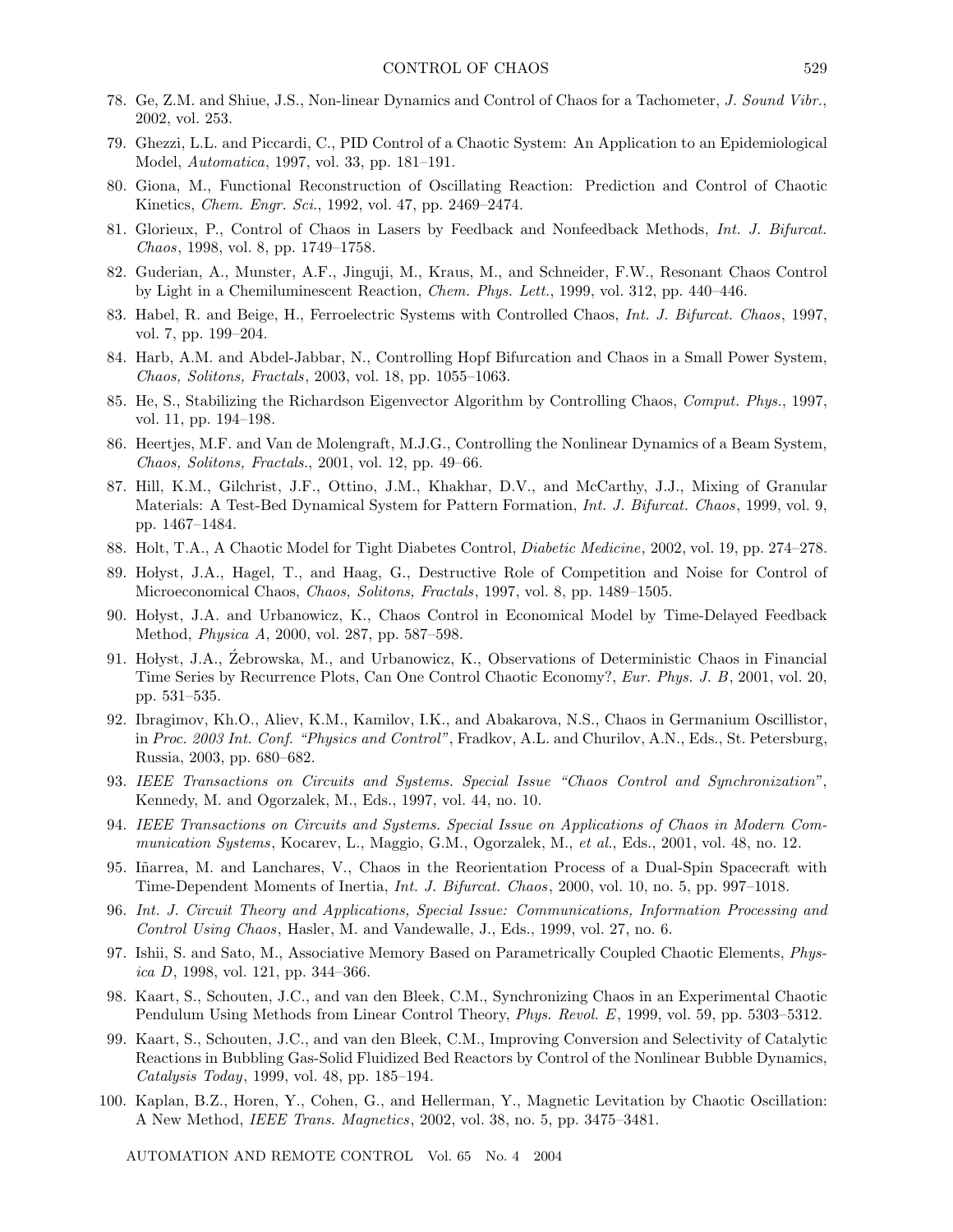- 101. Kennedy, M.P. and Kolumban, G., Digital Communications Using Chaos, in Controlling Chaos and Bifurcations in Engineering Systems, Chen, G., Ed., Boca Raton: CRC Press, 1999, pp. 477–500.
- 102. Khakhar, D.V., McCarthy, J.J., Shinbrot, T., and Ottino, J.M., Transverce Flow and Mixing of Granular Materials in a Rotating Cylinder, Phys. Fluids, 1997, vol. 9, pp. 31–43.
- 103. Khakhar, D.V., McCarthy, J.J., Gilchrist, J.F., and Ottino, J.M., Chaotic Mixing of Granular Materials in Two-Dimensional Tumbling Mixers, Chaos, 1999, vol. 9, pp. 195–205.
- 104. Kimiaghalam, B., Homaifar, A., and Bikdash, M., Pendulation Suppression of a Shipboard Crane Using Fuzzy Controller, Proc. "Am. Control Conf. (ACC'99)", San Diego, Califomia, 2–4 June 1999, pp. 586–590.
- 105. Kiss, I.Z., Gáspár, V., and Hudson, J.L., Experiments on Synchronization and Control of Chaos on Coupled Electrochemical Oscillators, J. Phys. Chem. B, 2000, vol. 104, pp. 7554–7560.
- 106. Kiss, I.Z. and Gáspár, V., Controlling Chaos with Artificial Neural Network: Numerical Studies and Experiments, J. Phys. Chem. A, 2000, vol. 104, pp. 8033–8037.
- 107. Kiss, I.Z., Wang, W., and Hudson, J.L., Forcing, Coupling, and Feedback of Chaotic Electrochemical Oscillators, in Experimental Chaos, 6th Experimental Chaos Conf., Potsdam, Germany, 2001, AIP Conf. Proc., Boccaletti, S., Gluckman, B.J., Kurths, J., et al., Eds., New York, 2002, vol. 622, pp. 3–11.
- 108. Klotz, A. and Brauer, K., A Small-Size Neural Network for Computing with Strange Attractors, Neural Netw., 1999, vol. 12, pp. 601–607.
- 109. Kocarev, L. and Parlitz, U., Genreal Approach for Chaotic Synchronization with Applications to Telecommunication, Phys. Rev. Lett., 1995, vol. 74, no. 25, pp. 5028–5031.
- 110. Kol'tsova, E.M., Gordeev, L.S., Korchagin, E.Y., et al., Control of Chaos in Chemical Systems (for the Process of Crystallization as an Example), Rus. J. Phys. Chemistry, 2000, vol. 74.
- 111. Kol'tsova, E.M., Cherenkov, M.V., and Korchagin, E.Y., Non-linear Processes and Control of Chaos in Chemical Technology, in Proc. 2003 Int. Conf. "Physics and Control", Fradkov, A.L. and Churilov, A.N., Eds., St. Petersburg, Russia, 2003, pp. 484–490.
- 112. Kolumban, G., Kennedy, M.P., and Chua, L.O., The Role of Synchronization in Digital Communications Using Chaos. I. Fundamentals of Digital Communications, IEEE Trans. Circ. Syst., part I, 1997, vol. 44, no. 10, pp. 927–936; II. Chaotic Modulation and Chaotic Synchronization, IEEE Trans. Circ. Syst., part I, 1998, vol. 45, no. 11, pp. 1129–1140.
- 113. Kouomou, Y.C. and Woafo, P., Stability and Chaos Control in Electrostatic Transducers, Physica Scripta, 2000, vol. 62, pp. 255–260.
- 114. Lai, Y.C., Encoding Digital Information Using Transient Chaos, Int. J. Bifurcat. Chaos, 2000, vol. 10, pp. 787–795.
- 115. Lai, Y.M., Tse, C.K., and Chow, M.H.L., Control of Bifurcation in Current-Programmed DC/DC Converters: An Alternative Viewpoint of Ramp Compensation, Circuits Syst. Signal Process., 2001, vol. 20, pp. 695–707.
- 116. Lanchares, V., Iñarrea, M., and Salas, J.P., Spin Rotor Stabilization of a Dual-Spin Spacecraft with Time Dependent Moments of Inertia, Int. J. Bifurc. Chaos, 1998, vol. 8, no. 3, pp. 609–617.
- 117. Lee, S.T.S, Chung, H.S.H., Chen, G., and Hui, S.Y.R., Use of Chaotic Switching in Electronic Ballasts, PAPER Special Section on Nonlinear Theory and Its Applications.
- 118. Lenci, S. and Rega, G., A Procedure for Reducing the Chaotic Response Region in an Impact Mechanical System, Nonlin. Dynam., 1998, vol. 15, pp. 391–409.
- 119. Lenci, S. and Rega, G., Controlling Nonlinear Dynamics in a Two-Well Impact System. I. Attractors and Bifurcation Scenario under Symmetric Excitations, Int. J. Bifurcat. Chaos, vol. 8, pp. 2387–2407.
- 120. Lenci, S. and Rega, G., Numerical Control of Impact Dynamics Inverted Pendulum through Optimal Feedback Strategies, J. Sound Vibr., 2000, vol. 236, pp. 505–527.
- 121. Liao, T.-L. and Huang, N.-S., An Observer-based Approach for Chaotic Synchronization with Applications to Secure Communications, IEEE Trans. Circ. Syst. I, 1999, vol. 46, pp. 1144–1150.
- 122. Lim, T.K., Kwak, K., and Yun, M., An Experimental Study of Storing Information in a Controlled Chaotic System with Time-Delayed Feedback, Physics Letters A, 1998, vol. 240, pp. 287–294.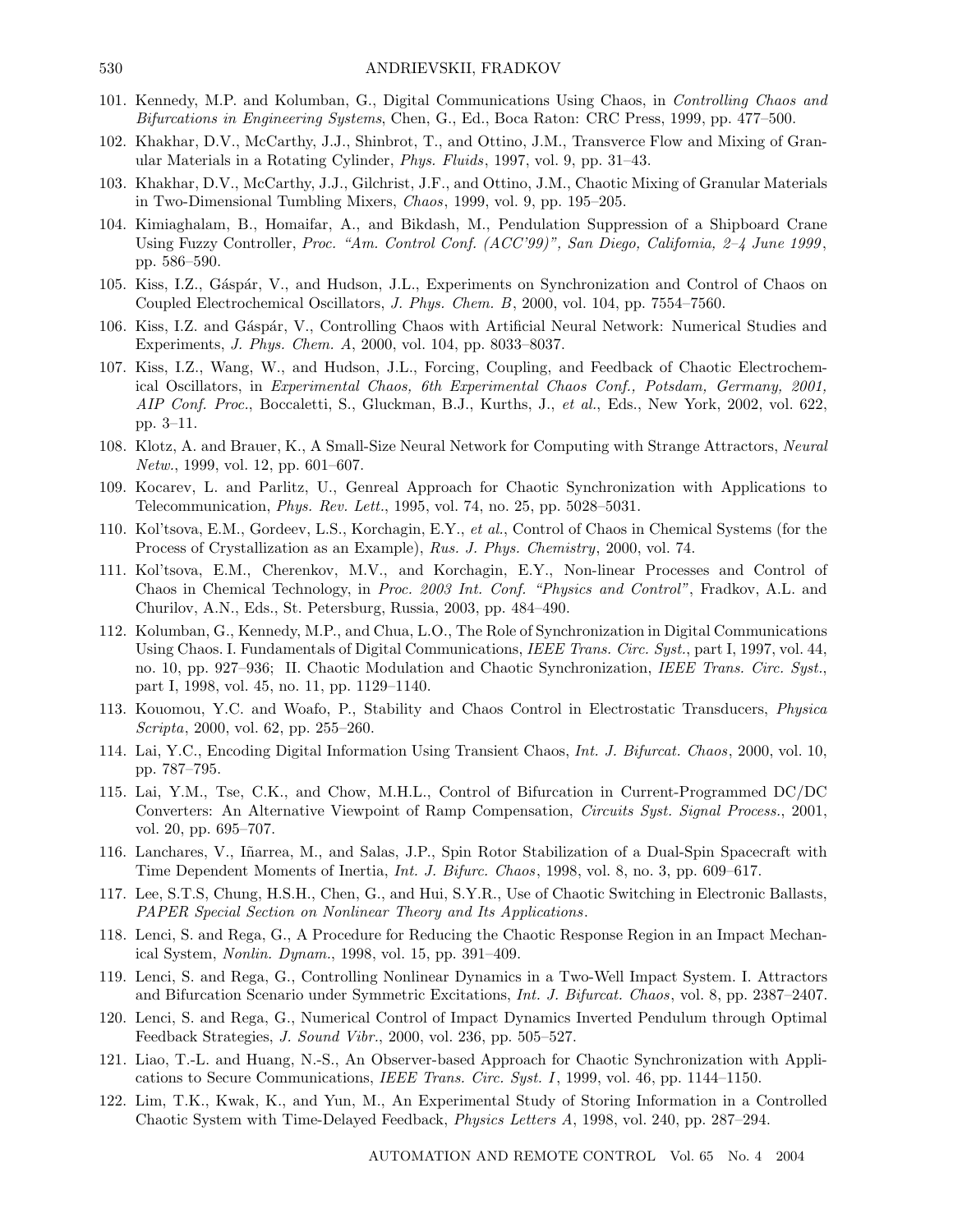- 123. Locher, M., Johnson, G.A., and Hunt, E.R., Stability Analysis of Fixed Points via Chaos Control, Chaos, 1997, vol. 7, pp. 590–596.
- 124. Lorenz, H.W., Nonlinear Dynamical Equations and Chaotic Economy, Berlin: Springer, 1993.
- 125. Mari˜no, I.P., Rosa, E., Jr., and Grebogi, C., Exploiting the Natural Redundancy of Chaotic Signals in Communication Systems, Phys. Rev. Lett., 2000, vol. 85, no. 12, pp. 2629–2632.
- 126. Mariño, I.P., Lopez, L., and Sanjuan, M.A.F., Channel Coding in Communications Using Chaos, Physics Letters A, 2002, vol. 295, pp. 185–191.
- 127. Meehan, P.A. and Asokanthan, S.F., Control of Chaotic Instabilities in a Spinning Spacecraft with Dissipation Using Lyapunov Method, Chaos, Solitons, Fractals, 2002, vol. 13, pp. 1857–1869.
- 128. Meehan, P.A. and Asokanthan, S.F., Control of Chaotic Motion in a Dual-Spin Spacecraft with Nutational Damping, J. Guid., Control Dynam., 2002, vol. 25, no. 2, pp. 209–214.
- 129. Metcalf, G., Shinbrot, T., McCarthy, J.J., and Ottino, J.M., Avalanche Mixing of Granular Solids, Nature, 1995, vol. 374, pp. 39–41.
- 130. Mitsubori, K. and Aihara, K., Delayed-feedback Control of Chaotic Roll Motion of a Flooded Ship in Waves, Proc. R. Soc. London A, 2002, vol. 458, pp. 2801–2813.
- 131. Moon, F.C., Reddy, A.J., and Holmes, W.T., Experiments in Control and Anti-Control of Chaos in a Dry Friction Oscillator, J. Vibr. Control, 2003, vol. 9, pp. 387–397.
- 132. Morgül, Ö. and Solak, E., Observer Based Synchronization of Chaotic Systems, Phys. Rev., 1996, vol. E54, pp. 4803–4811.
- 133. Nijmeijer, H. and Mareels, I.M.Y., Observer Looks at Synchronization, IEEE Trans. Circ. Syst. I, 1997, vol. 44, no. 10, pp. 882–890.
- 134. Ott, E., Grebogi, C., and Yorke, J., Controlling Chaos, Phys. Revol. Lett., 1990, vol. 64, no. 11, pp. 1196–1199.
- 135. Ottino, J.M., The Kinematics of Mixing: Stretching, Chaos, and Transport, New York: Cambridge Univ. Press, 1989.
- 136. Parmananda, P., Madrigal, R., Rivera, M., Nyikos, L., Kiss, I.Z., and Gáspár, V., Stabilization of Unstable Steady States and Periodic Orbits in an Electrochemical System Using Delayed-Feedback Control, Phys. Revol. E, 1999, vol. 59, pp. 5266–5271.
- 137. Parmananda, P. and Eiswirth, M., Suppression of Chemical Turbulence Using Feedbacks and Forcing, J. Phys. Chem. A, 1999, vol. 103, pp. 5510–5514.
- 138. Parmananda, P., Rivera, M., Madrigal, R., Kiss, I.Z., and Gáspár, V., Resonant Control of Electrochemical Oscillations, J. Phys. Chem. B, 2000, vol. 104, pp. 11748–11751.
- 139. Paskota, M., Mees, A.I., Teo, K.L., Directing Orbits of Chaotic Systems in the Presence of Noise: Feedback Correction, Dynamics Control, 1997, vol. 7, pp. 25–47.
- 140. Paskota, M., On Modelling and the Control of Vibroformers in Aluminium Production, Chaos, Solitons, Fractals, 1998, vol. 9, pp. 323–335.
- 141. Paskota, M. and Lee, H.W.J., Targeting Moving Targets in Chaotic Dynamical Systems, Chaos, Solitons, Fractals, 1997, vol. 8, pp. 1533–1544.
- 142. Pecora, L.M., Carroll, T.L., Johnson, G.A., and Mar, D.J., Fundamentals of Synchronization in Chaotic Systems, Concepts and Applications, Chaos, 1997, vol. 7, no. 4, pp. 520–543.
- 143. Peil, M., Heil, T., Fischer, I., and Eläaber, W., Chaos-synchronization in Semiconductor Laser Systems: An Optical Phase Dependent Scenario, in AIP Conf. Proc. "Experimental Chaos," 6th Experimental Chaos Conf., Potsdam, Germany, 2001, vol. 622, Boccaletti, S., Gluckman, B.J., Kurths, J., et al., Eds., New York, 2002, pp. 433–438.
- 144. Peters, E., Chaos and Order in the Capital Markets, New York: Wiley, 1991.
- 145. Petrov, V., Bo Peng, and Showalter, K., A Map-Based Algorithm for Controlling Low-Dimensional Chaos, J. Chem. Phys., 1992, vol. 96, pp. 7506–7513.
- 146. Petrov, V., Gáspár, V., Masere, J., and Showalter, K., Controlling Chaos in the Belousov–Zhabotinsky Reaction, Nature, 1993, vol. 361, pp. 240–243.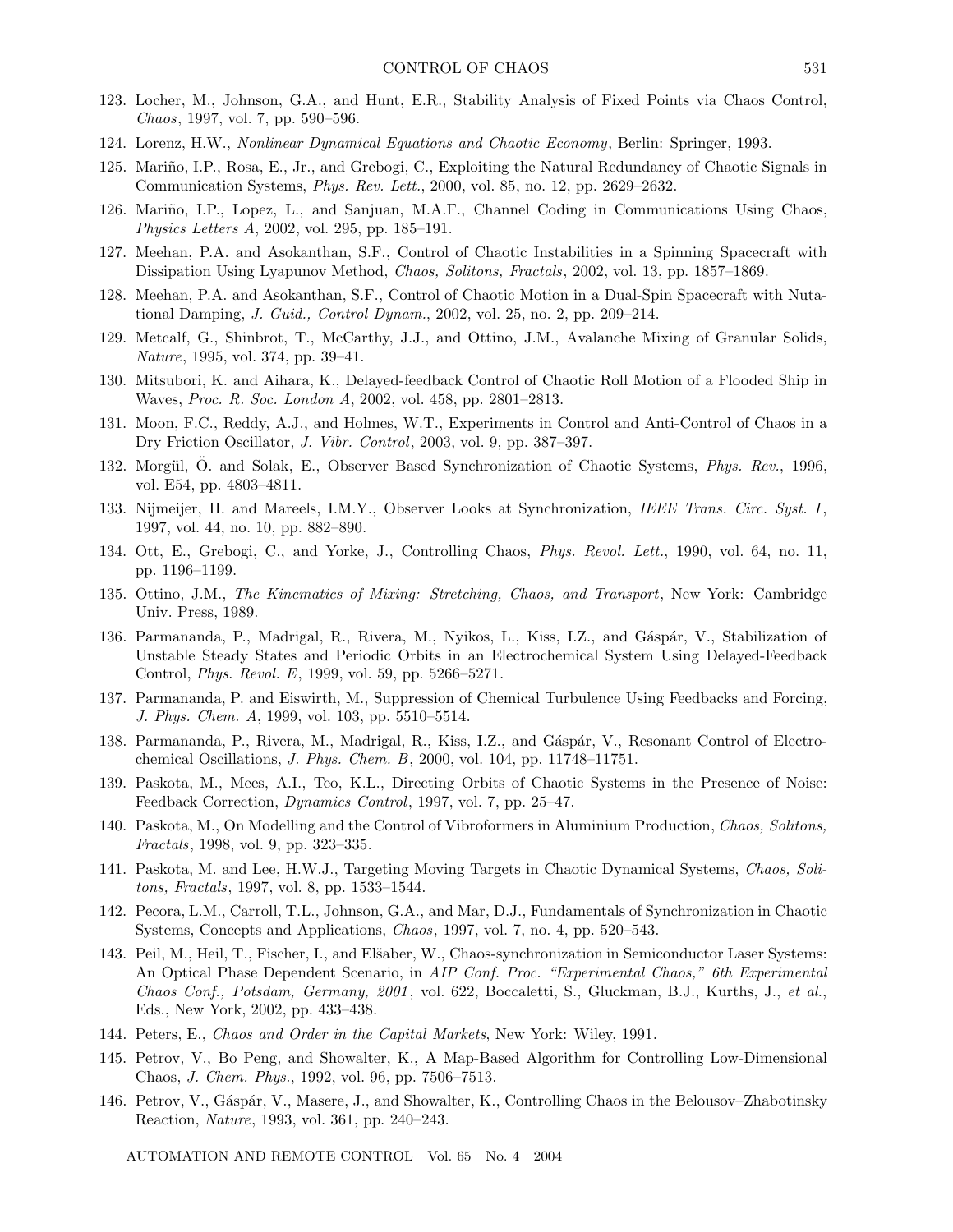- 147. Petrov, V. and Showalter, K., Nonlinear Prediction, Filtering, and Control of Chemical Systems from Time Series, Chaos, 1997, vol. 7, pp. 614–620.
- 148. Piel, A., Greiner, F., Klinger, T., Krahnstover, N., and Mausbach, T., Chaos and Chaos Control in Plasmas, Physica Scripta, 2000, vol. T84, pp. 128–131.
- 149. Poddar, G., Chakrabarty, K., and Banerjee, S., Control of Chaos in DC-DC Converters, IEEE Trans. Circ. Syst. I., 1998, vol. 45, pp. 672–676.
- 150. Rappel, W.J., Fenton, F., and Karma, A., Spatiotemporal Control of Wave Instabilities in Cardiac Tissue, Phys. Rev. Lett., 1999, vol. 83, pp. 456–459.
- 151. Rem, B. and Armbruster, D., Control and Synchronization in Switched Arrival Systems, Chaos, 2003, vol. 13, no. 1, pp. 128–137.
- 152. Rosa, E., Jr., Hayes, S., and Grebogi, C., Noise Filtering in Communication with Chaos, Phys. Rev. Lett., 1997, vol. 78, no. 7, pp. 1247–1250.
- 153. Roy, R., Murphy, T.W., Maier, T.D., Gills, Z., and Hunt, E.R., Dynamical Control of a Chaotic Laser: Experimental Stabilization of a Globally Coupled System, Phys. Rev. Lett., 1992, vol. 68, pp. 1259– 1262.
- 154. Chowdhury, R.A., Saha, P., and Banerjee, S., Control of Chaos in Laser Plasma Interaction, Chaos, Solitons, Fractals, 2002, vol. 12, pp. 2421–2426.
- 155. Rozman, M.G., Urbakh, M., and Klafter, J., Controlling Chaotic Frictional Forces, Phys. Revol. E, 1998, vol. 57, pp. 7340–7343.
- 156. Schöll, E., Amann, A., Schlesner, J., et al., Chaos Control of Nonlinear Current Oscillations in Semiconductor Heterostructures, in 2003 Int. Conf. "Physics and Control," St. Petersburg, 2003 (http://www.rusycon.ru).
- 157. Schomburg, E., Hofbeck, K., Scheuerer, R., et al., Control of the Dipole Domain Propagation in a Gaas/Alas Superlattice with a High-Frequency Field, Phys. Revol. B, 2002, vol. 65, p. 155320.
- 158. Sen, A.K., Control and Diagnostic Uses of Feedback, Physics of Plasmas, 2000, vol. 7, pp. 1759–1766.
- 159. Sharma, A. and Gupte, N., Control Methods for Problems of Mixing and Coherence in Chaotic Maps and Flows, Pramana—J. Physics, 1997, vol. 48, pp. 231–248.
- 160. Shinbrot, T., Alexander, A., and Muzzio, F.J., Spontaneous Chaotic Granular Mixing, Nature, 1999, vol. 397, no. 676.
- 161. Sinha, S. and Ditto, W.L., Computing with Distributed Chaos, Phys. Revol. E, 1999, vol. 60, pp. 363– 377.
- 162. Solé, R.V., Gamarra, J.G.P., Ginovart, M., and Lopez, D., Controlling Chaos in Ecology: From Deterministic to Individual-based Models, Bullet. Mathem. Biology, 1999, vol. 61, pp. 1187–1207.
- 163. Song, H., Li, Y.N., Chen, L., Cai, Z.S., Li, Y.J., Hou, Z., Zhao, X.Z., Controlling Belousov– Zhabotinsky–Continuous Stirred Tank Reactor Chaotic Chemical Reaction by Discrete and Continuous Control Strategies, PCCP Physical Chemistry Chemical Physics, 1999, vol. 1, pp. 813–819.
- 164. Sosnovtseva, O.V, Pavlov, A.N., Mosekilde, E., and Holstein-Rathlou, N.-H., Bimodal Dynamics in Nephron Autoregulation, in Proc. 2003 Int. Conf. "Physics and Control," Fradkov, A.L. and Churilov, A.N., Eds., St. Petersburg, Russia, 2003, pp. 283–288.
- 165. Srivastava, K.N. and Srivastava, S.C., Elimination of Dynamic Bifurcation and Chaos in Power Systems Using Facts Devices, IEEE Trans. Circ. Syst. I, 1998, vol. 45, pp. 72–78.
- 166. Srivastava, K.N. and Srivastava, S.C., Quasi-periodic Route to Chaos and Its Control in a Power-System Model, Eur. Trans. Electr. Power, 1999, vol. 9, pp. 241–245.
- 167. Suárez, I., Mastering Chaos in Ecology, *Ecological Modelling*, 1999, vol. 117, pp. 305–314.
- 168. Tang, S., Illing, L., Liu, J.M., et al., Communication Using Synchronization of Chaos Semiconductor Lasers with Optoelectronic Feedback, in Experimental Chaos. 6th Experimental Chaos Conf., Potsdam, Germany, 2001, Boccaletti, S., Gluckman, B.J., Kurths, J., et al., Eds., AIP Conf. Proc., New York, 2002, vol. 622, pp. 224–229.
- 169. Thomas, K.I. and Ambika, G., Suppression of Smale Horseshoe Structure via Secondary Perturbations in Pendulum Systems, Pramana—J. Physics, 1999, vol. 52, pp. 375–387.